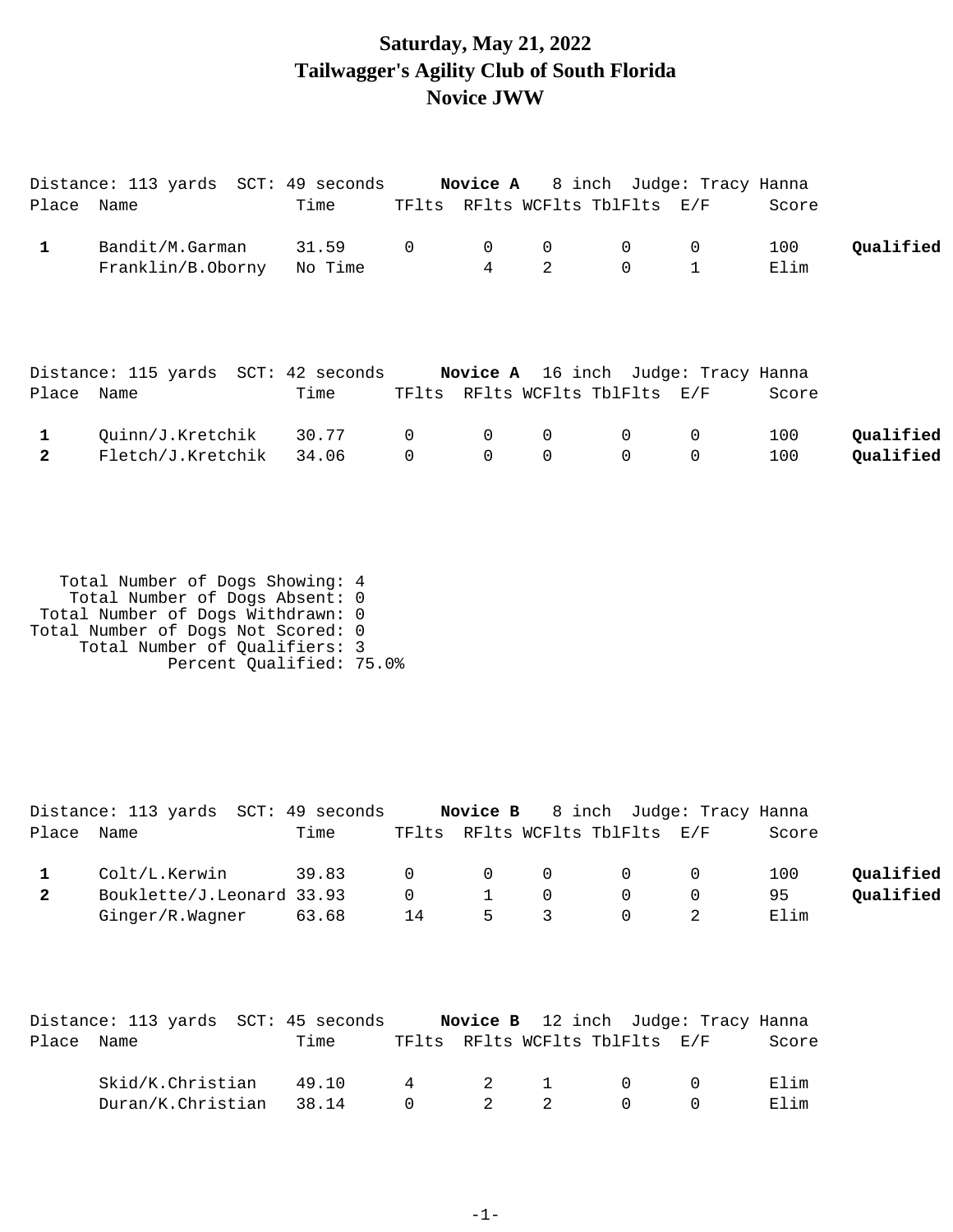|            | Distance: 115 yards SCT: 42 seconds Novice B 16 inch Judge: Tracy Hanna |         |                |                         |              |                                |   |       |           |
|------------|-------------------------------------------------------------------------|---------|----------------|-------------------------|--------------|--------------------------------|---|-------|-----------|
| Place Name |                                                                         | Time    |                |                         |              | TFlts RFlts WCFlts TblFlts E/F |   | Score |           |
|            | Emma/I.Lartitequi 29.26                                                 |         | $\overline{0}$ | $\overline{\mathbf{2}}$ | 2            | $\overline{0}$                 | 2 | Elim  |           |
|            | Distance: 117 yards SCT: 39 seconds Novice B 20 inch Judge: Tracy Hanna |         |                |                         |              |                                |   |       |           |
| Place Name |                                                                         | Time    |                |                         |              | TFlts RFlts WCFlts TblFlts E/F |   | Score |           |
| 1.         | Armani/K.Heurlin                                                        | 24.88   | $\Omega$       | $\mathbf{1}$            | $\Omega$     | $\Omega$                       | 0 | 95    | Qualified |
|            | Prism/D.Johnson-For No Time                                             |         |                | 2                       | $\mathbf{1}$ | $\Omega$                       | 2 | Elim  |           |
|            | Stormy/D.Bates No Time                                                  |         |                | $\mathbf 0$             | $\mathbf{1}$ | $\Omega$                       |   | Elim  |           |
|            | Ella/L.Patterson                                                        | No Time |                | $\Omega$                | $\Omega$     | $\Omega$                       | 1 | Elim  |           |

 Total Number of Dogs Showing: 10 Total Number of Dogs Absent: 0 Total Number of Dogs Withdrawn: 0 Total Number of Dogs Not Scored: 0 Total Number of Qualifiers: 3 Percent Qualified: 30.0%

|            | Distance: 113 yards SCT: 50 seconds |      |  |                                | <b>Novice Pref</b> 8 inch Judge: Tracy Hanna |           |
|------------|-------------------------------------|------|--|--------------------------------|----------------------------------------------|-----------|
| Place Name |                                     | Time |  | TFlts RFlts WCFlts TblFlts E/F | Score                                        |           |
|            | 1 Riva/M.Padgett 23.88 0 0 0 0 0    |      |  |                                | 100                                          | Qualified |

 Total Number of Dogs Showing: 1 Total Number of Dogs Absent: 0 Total Number of Dogs Withdrawn: 0 Total Number of Dogs Not Scored: 0 Total Number of Qualifiers: 1 Percent Qualified: 100.0%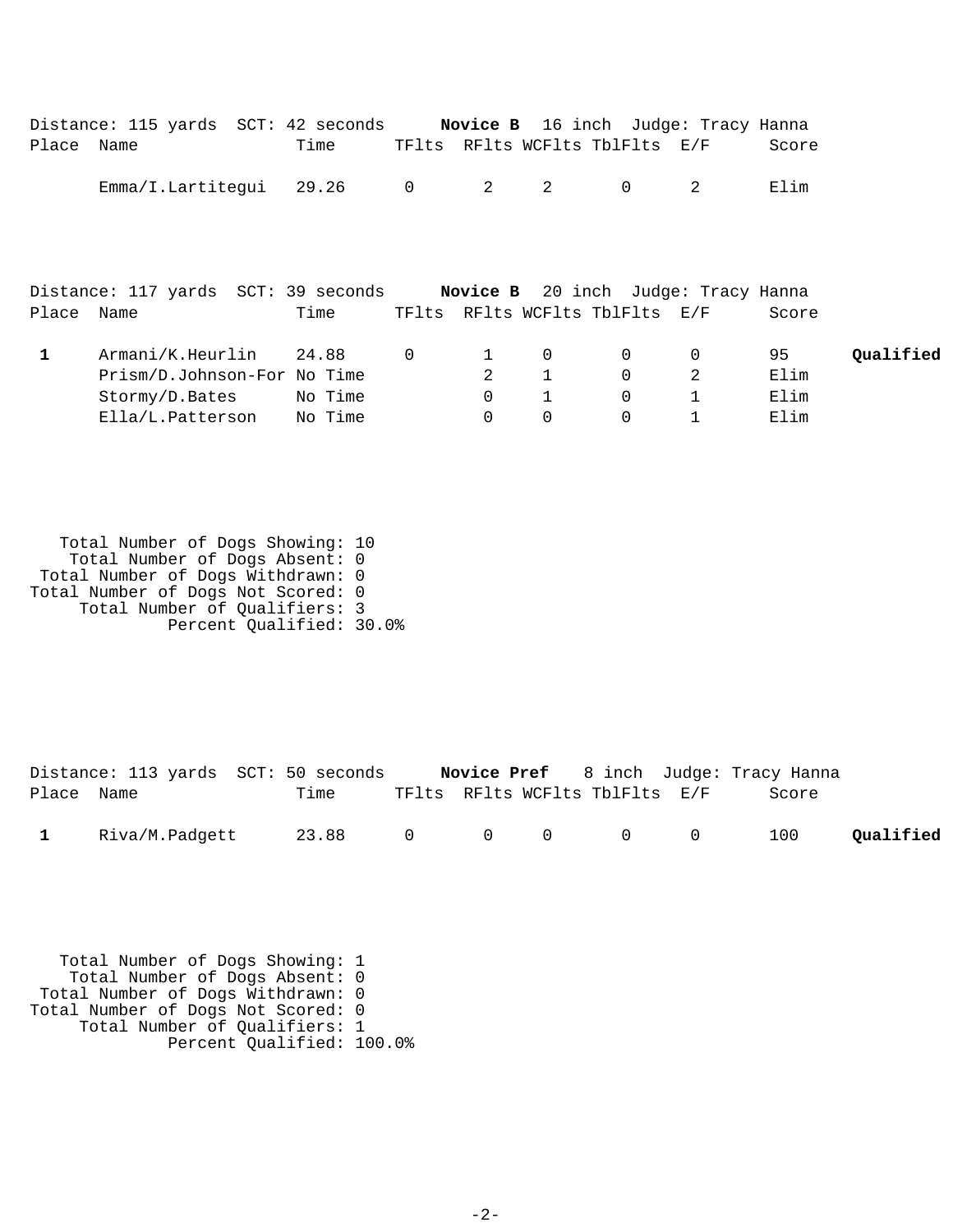# **Saturday, May 21, 2022 Tailwagger's Agility Club of South Florida Open JWW**

|              | Distance: 130 yards SCT: 46 seconds                                 |         |                 | Open           |                       | 8 inch Judge: Tracy Hanna      |              |       |           |
|--------------|---------------------------------------------------------------------|---------|-----------------|----------------|-----------------------|--------------------------------|--------------|-------|-----------|
| Place Name   |                                                                     | Time    |                 |                |                       | TFlts RFlts WCFlts TblFlts E/F |              | Score |           |
|              | Khloee/K.Levee                                                      | No Time |                 | $\mathbf 0$    | $\mathsf{O}$          | $\overline{0}$                 | $\mathbf{1}$ | Elim  |           |
|              |                                                                     |         |                 |                |                       |                                |              |       |           |
|              | Distance: 130 yards SCT: 43 seconds Open 12 inch Judge: Tracy Hanna |         |                 |                |                       |                                |              |       |           |
| Place Name   |                                                                     | Time    |                 |                |                       | TFlts RFlts WCFlts TblFlts E/F |              | Score |           |
|              | Rogue/J.Young                                                       | 46.28   | 6               | 3              | $\mathbf 1$           | $\overline{0}$                 | $\mathbf{3}$ | Elim  |           |
|              | Tribe/T.Van Deusen 37.09                                            |         | $\Omega$        | $\overline{2}$ | $\Omega$              | $\Omega$                       | $\mathbf{1}$ | Elim  |           |
|              |                                                                     |         |                 |                |                       |                                |              |       |           |
|              | Distance: 133 yards SCT: 41 seconds Open 16 inch Judge: Tracy Hanna |         |                 |                |                       |                                |              |       |           |
| Place Name   |                                                                     | Time    |                 |                |                       | TFlts RFlts WCFlts TblFlts E/F |              | Score |           |
| 1            | The Palinka/J.Villa 27.71                                           |         | 0               | 1              | 0                     | $\mathbf{0}$                   | 0            | 95    | Qualified |
|              | Shadow/F.Canada                                                     | 54.18   | 26              | 1              | $\mathbf{1}$          | $\mathbf{0}$                   | 0            | Elim  |           |
|              | Moxie/L.McKenzie                                                    | 44.52   | $6\overline{6}$ | 3              | $\Omega$              | $\Omega$                       | $\mathbf{1}$ | Elim  |           |
|              | Distance: 136 yards SCT: 39 seconds Open 20 inch Judge: Tracy Hanna |         |                 |                |                       |                                |              |       |           |
| Place Name   |                                                                     | Time    |                 |                |                       | TFlts RFlts WCFlts TblFlts E/F |              | Score |           |
| $\mathbf 1$  | Serengeti Moremi/K. 21.24                                           |         | 0               | 0              | 0                     | 0                              | 0            | 100   | Qualified |
| $\mathbf{2}$ | Kaia/N.Scott                                                        | 22.51   | 0               | 0              | 0                     | $\mathsf{O}$                   | 0            | 100   | Qualified |
|              | Delia/K.Stevens                                                     | 28.66   | 0               | $\mathbf{1}$   | $\mathbf{1}$          | 0                              | 1            | Elim  |           |
|              | Cabernet/M.Lieb                                                     | 23.71   | $\overline{0}$  | $\overline{0}$ | $\overline{0}$        | $\overline{0}$                 | 1            | Elim  |           |
|              | Lhotse/K.Seiter No Time                                             |         |                 |                | $1 \qquad 1 \qquad 0$ |                                | 1            | Elim  |           |
|              | Distance: 136 yards SCT: 41 seconds Open 24 inch Judge: Tracy Hanna |         |                 |                |                       |                                |              |       |           |
| Place Name   |                                                                     | Time    |                 |                |                       | TFlts RFlts WCFlts TblFlts E/F |              | Score |           |
|              | Trudy/P.Liu                                                         | No Time |                 | $4\degree$     | 3 <sup>7</sup>        | $\overline{0}$                 | 1            | Elim  |           |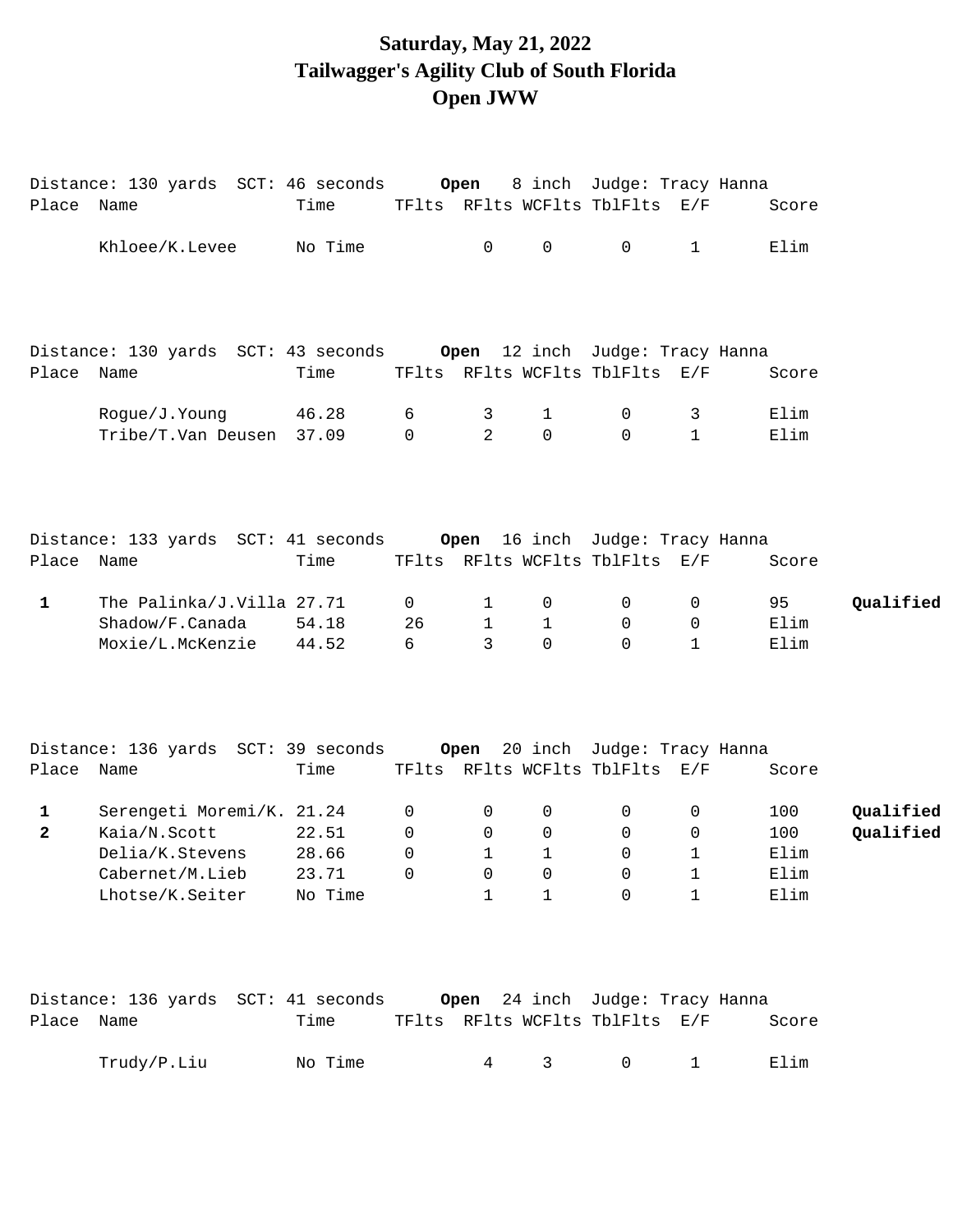Total Number of Dogs Showing: 12 Total Number of Dogs Absent: 0 Total Number of Dogs Withdrawn: 0 Total Number of Dogs Not Scored: 0 Total Number of Qualifiers: 3 Percent Qualified: 25.0%

|            | Distance: 130 yards SCT: 48 seconds |                 |                                | <b>Open Pref</b> 8 inch Judge: Tracy Hanna |  |  |       |           |
|------------|-------------------------------------|-----------------|--------------------------------|--------------------------------------------|--|--|-------|-----------|
| Place Name |                                     | Time            | TFlts RFlts WCFlts TblFlts E/F |                                            |  |  | Score |           |
|            | Mofongo/R.Beene                     | 43.55 0 0 0 0 0 |                                |                                            |  |  | 100   | Qualified |

|            | Distance: 136 yards SCT: 44 seconds |       |                                |  | <b>Open Pref</b> 16 inch Judge: Tracy Hanna |       |
|------------|-------------------------------------|-------|--------------------------------|--|---------------------------------------------|-------|
| Place Name |                                     | Time  |                                |  | TFlts RFlts WCFlts TblFlts E/F              | Score |
|            | Summer/D.Bates                      | 37.64 | $0 \qquad 1 \qquad 1 \qquad 0$ |  | $\bigcap$                                   | Elim  |

 Total Number of Dogs Showing: 2 Total Number of Dogs Absent: 0 Total Number of Dogs Withdrawn: 0 Total Number of Dogs Not Scored: 0 Total Number of Qualifiers: 1 Percent Qualified: 50.0%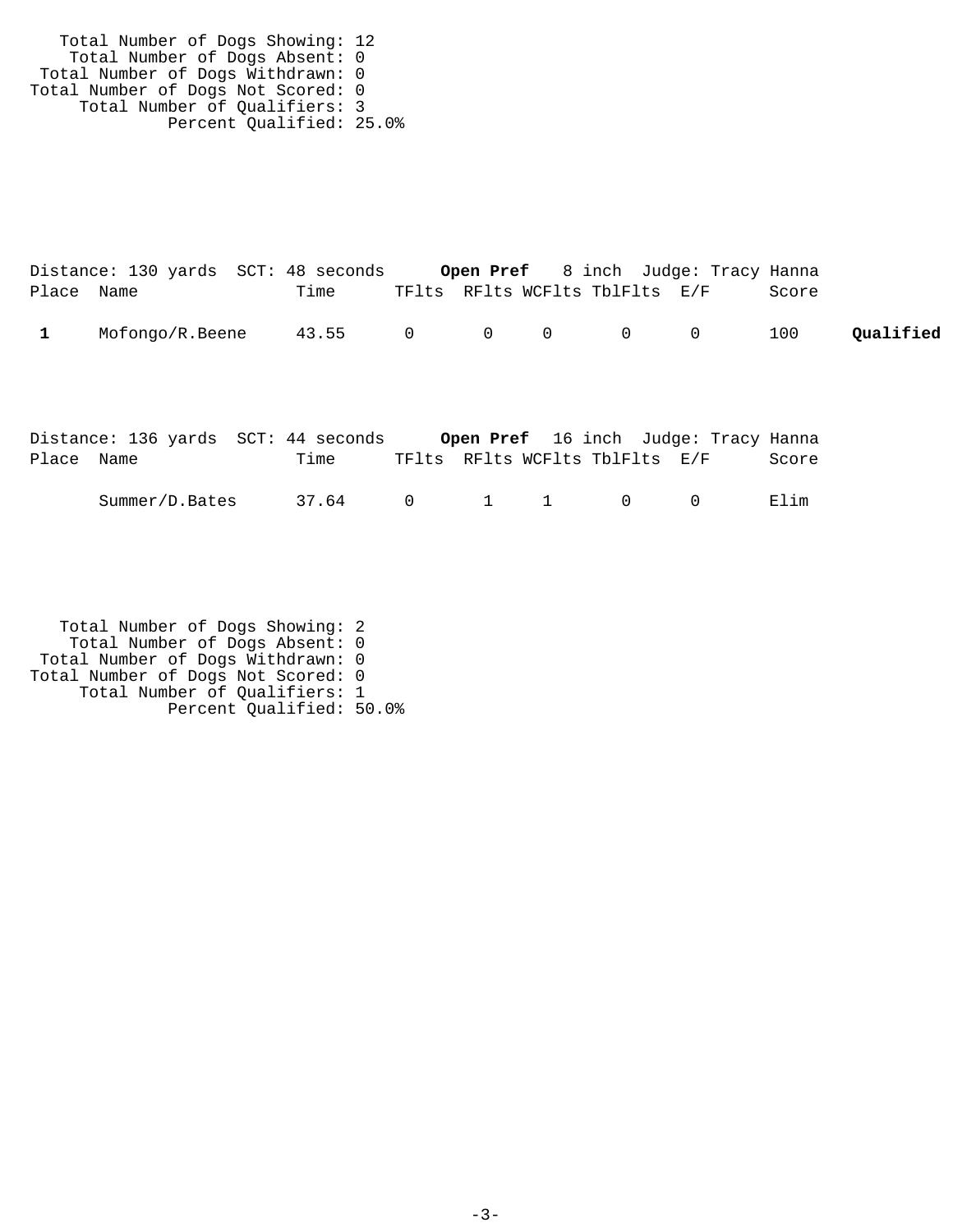### **Saturday, May 21, 2022 Tailwagger's Agility Club of South Florida Master/Excellent JWW**

|            | Distance: 154 yards SCT: 43 seconds         |             |       |        |          | <b>Excellent</b> 24 inch Judge: Tracy Hanna        |              |
|------------|---------------------------------------------|-------------|-------|--------|----------|----------------------------------------------------|--------------|
| Place Name |                                             | Time        |       |        |          | TFlts RFlts WCFlts TblFlts E/F                     | Score        |
|            | Loki/K.Marsh<br>Esmeralda/C.Villano No Time | 46.78 9 2 1 | $5 -$ | $\cap$ | $\Omega$ | $\begin{array}{ccc} & & 0 & \quad & 2 \end{array}$ | Elim<br>Elim |

 Total Number of Dogs Showing: 2 Total Number of Dogs Absent: 0 Total Number of Dogs Withdrawn: 0 Total Number of Dogs Not Scored: 0 Total Number of Qualifiers: 0 Percent Qualified: 0.0%

|              | Distance: 145 yards<br>SCT: | 48 seconds |          | Master   | 8 inch   | Judge: Tracy Hanna   |          |       |           |
|--------------|-----------------------------|------------|----------|----------|----------|----------------------|----------|-------|-----------|
| Place        | Name                        | Time       | TFlts    |          |          | RFlts WCFlts TblFlts | E/F      | Score |           |
|              | Merlin/C.Disque             | 27.78      | 0        | $\Omega$ | 0        |                      | 0        | 100   | Qualified |
| $\mathbf{2}$ | Buff/S.Michaels             | 27.86      | 0        | $\Omega$ | $\Omega$ |                      | 0        | 100   | Qualified |
| 3            | Rhythm/K.Loman Chio         | 30.65      | 0        | $\Omega$ | 0        |                      | 0        | 100   | Qualified |
| 4            | Desmond/B.Kennedy           | 32.11      | 0        | $\Omega$ | $\Omega$ |                      | $\Omega$ | 100   | Qualified |
|              | Tesla/R.Wagner              | 42.26      | 0        | $\Omega$ | 0        |                      | 0        | 100   | Qualified |
|              | Poppy/E.Baxter              | Absent     |          |          |          |                      |          |       |           |
|              | Kenna/K.Short               | 36.55      | 0        | $\Omega$ | $\Omega$ |                      | $\Omega$ | 100   | Oualified |
|              | Bella/J.Leonard             | 32.77      | $\Omega$ | $\Omega$ | $\Omega$ |                      | $\Omega$ | 100   | Qualified |
|              | Ziggy/L.Huber               | 34.66      | 0        | $\Omega$ |          |                      | 0        | 100   | Qualified |

|              | Distance: 145 yards | SCT: | 45 seconds |       | Master | 12 inch  | Judge: Tracy Hanna   |        |       |           |
|--------------|---------------------|------|------------|-------|--------|----------|----------------------|--------|-------|-----------|
| Place        | Name                |      | Time       | TFlts |        |          | RFlts WCFlts TblFlts | F. / F | Score |           |
|              | Logan/R.Naged       |      | 25.92      |       | O      | $\Omega$ |                      |        | 100   | Oualified |
| $\mathbf{2}$ | Johnny/R.Taylor     |      | 28.24      |       | 0      | $\Omega$ |                      |        | 100   | Qualified |
|              | Lucy/B.Keltner      |      | 34.34      |       | 0      | $\Omega$ |                      |        | 100   | Qualified |
| 4            | Joey/F.Canada       |      | 34.64      |       | 0      | $\Omega$ |                      |        | 100   | Qualified |
|              | LoLo/D.Hartzell     |      | 24.75      |       |        | $\Omega$ |                      |        | Elim  |           |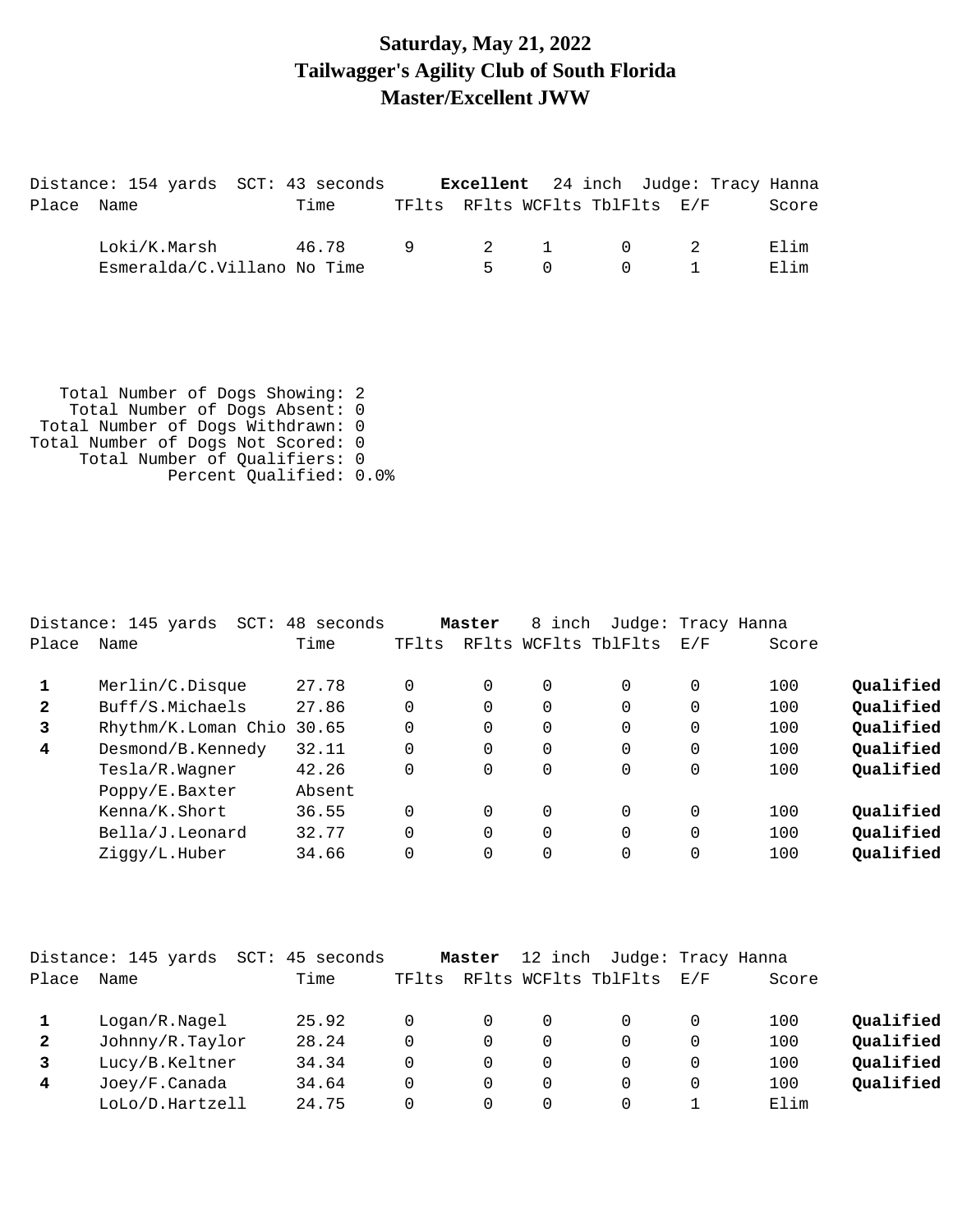| Karma/C.Sreenan             | 43.39   | 2        |   | 0 | 0        | Elim |           |
|-----------------------------|---------|----------|---|---|----------|------|-----------|
| Bettie White/C.Doma No Time |         |          |   | 0 |          | Elim |           |
| Biscuit/J.Routh             | 33.00   |          | 0 | 0 | 0        | Elim |           |
| Brio/N.Guerin               | 36.81   |          | 2 | 0 |          | Elim |           |
| Addie/D.Gross               | No Time | 2        |   | 0 | 0        | Elim |           |
| Edge/S.Michaels             | 28.43   |          |   | 0 |          | Elim |           |
| Kitty/C.Domato              | 39.83   | 2        |   | 0 |          | Elim |           |
| Ruby/C.Domato               | 41.73   | $\Omega$ | 0 | 0 | $\Omega$ | 100  | Oualified |
| Blaze/S.Michaels            | Absent  |          |   |   |          |      |           |
| Victory/B.Marlow            | Absent  |          |   |   |          |      |           |
|                             |         |          |   |   |          |      |           |

| Place        | Distance: 150 yards SCT: 43 seconds<br>Name | Time   | TFlts       | Master   | 16 inch  | Judge: Tracy Hanna<br>RFlts WCFlts TblFlts | E/F      | Score |           |
|--------------|---------------------------------------------|--------|-------------|----------|----------|--------------------------------------------|----------|-------|-----------|
| 1            | SeaYa/A.Hopkins                             | 22.16  | 0           | 0        |          | 0                                          | $\Omega$ | 100   | Qualified |
| $\mathbf{2}$ | Raana Peekins/K.Sei 22.82                   |        | $\Omega$    | $\Omega$ | $\Omega$ | $\Omega$                                   | $\Omega$ | 100   | Qualified |
| 3            | Goose/S.Smit                                | 24.55  | $\mathbf 0$ | 0        | $\Omega$ | 0                                          | $\Omega$ | 100   | Qualified |
| 4            | Abaco/B.Nettles                             | 34.49  | 0           | 0        | $\Omega$ | 0                                          | $\Omega$ | 100   | Qualified |
|              | Twister/C.Knapik                            | 33.55  | $\Omega$    | 2        |          | $\Omega$                                   |          | Elim  |           |
|              | Kyze/D.Shevitski                            | 30.79  | $\mathbf 0$ | 0        |          | 0                                          | $\Omega$ | Elim  |           |
|              | Virgil/B.Dumbaugh                           | 27.16  | $\Omega$    |          |          | 0                                          |          | Elim  |           |
|              | Teal/C.Wold                                 | 29.13  | $\Omega$    |          |          | $\Omega$                                   |          | Elim  |           |
|              | Sterling/V.MacVicar No Time                 |        |             |          |          | 0                                          |          | Elim  |           |
|              | Wicked/S.Michaels                           | 27.55  | $\Omega$    | 2        | 2        | 0                                          |          | Elim  |           |
|              | Ivan/E.Ewins                                | 34.77  | $\Omega$    | 0        | $\Omega$ | 0                                          | $\Omega$ | 100   | Oualified |
|              | Jolie/S.Holder                              | Absent |             |          |          |                                            |          |       |           |

|       | Distance: 154 yards SCT: 41 seconds |         |             | Master         | 20 inch        | Judge: Tracy Hanna   |          |       |           |
|-------|-------------------------------------|---------|-------------|----------------|----------------|----------------------|----------|-------|-----------|
| Place | Name                                | Time    | TFlts       |                |                | RFlts WCFlts TblFlts | E/F      | Score |           |
| 1     | Keavy/K.Stevens                     | 24.54   | $\mathbf 0$ | 0              | 0              | 0                    | 0        | 100   | Qualified |
| 2     | Libbi/L.Landers                     | 24.95   | $\Omega$    | $\Omega$       | $\Omega$       | $\Omega$             | 0        | 100   | Qualified |
| 3     | Safari/C.Tucci                      | 25.06   | $\Omega$    | $\Omega$       | $\Omega$       | $\Omega$             | 0        | 100   | Qualified |
| 4     | Peak/L.Hill                         | 26.51   | $\Omega$    | $\Omega$       | 0              | $\Omega$             | $\Omega$ | 100   | Qualified |
|       | Zeev/B.Holbrook                     | No Time |             |                | $\Omega$       | $\Omega$             |          | Elim  |           |
|       | Ziva/W.Yu                           | 26.62   | $\mathbf 0$ |                | 0              | 0                    | 2        | Elim  |           |
|       | Hobbes/J.Joyce                      | 35.09   | $\Omega$    | $\Omega$       | $\Omega$       | $\Omega$             |          | Elim  |           |
|       | Rain/K.McElwee                      | 41.88   | $\Omega$    |                | $\Omega$       | $\Omega$             | 0        | Elim  |           |
|       | Burundi/K.Seiter                    | 48.00   | 21          | $\overline{2}$ | $\overline{2}$ | $\Omega$             | 4        | Elim  |           |
|       | Ben/J.Gensemer                      | No Time |             | 5              | $\Omega$       | $\Omega$             |          | Elim  |           |
|       | Vinny/C.Villano                     | 28.28   | $\mathbf 0$ |                |                | $\Omega$             | $\Omega$ | Elim  |           |
|       | Blu/S. Shafter                      | No Time |             |                |                | $\Omega$             |          | Elim  |           |
|       | Twyst/C.Conklin                     | 27.58   | $\Omega$    | $\Omega$       |                | 0                    | 2        | Elim  |           |
|       | Sam/J.Leonard                       | No Time |             |                |                | $\Omega$             |          | Elim  |           |
|       | Rosie/J.Jenkins                     | No Time |             |                | $\Omega$       | $\Omega$             |          | Elim  |           |
|       | Naavdanya/K.Seiter                  | No Time |             | 0              |                | 0                    |          | Elim  |           |
|       |                                     |         |             |                |                |                      |          |       |           |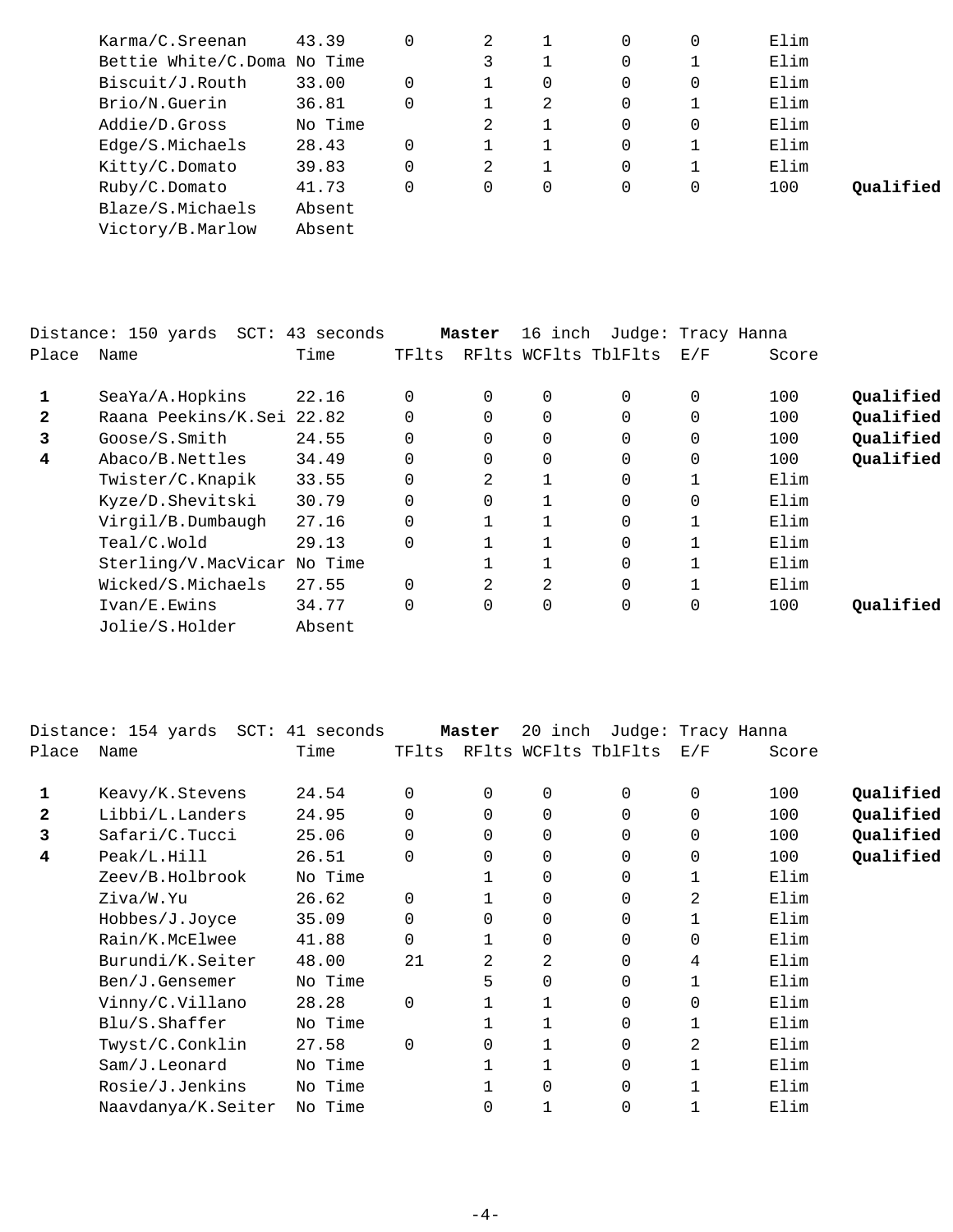| Piper/W.Stopa     | 32.04   |  |  | Elim |           |
|-------------------|---------|--|--|------|-----------|
| Animal/K.Seiter   | No Time |  |  | Elim |           |
| Thor/S.Goldberg   | 28.00   |  |  | 100  | Qualified |
| Luna/R.Baxter     | Absent  |  |  |      |           |
| Chase/L.McKenzie  | 34.22   |  |  | 100  | Qualified |
| Blue/I.Lartitegui | 37.73   |  |  | 100  | Qualified |

|              | Distance: 154 yards SCT: 43 seconds |         |          |                |                | Master 24 inch Judge: Tracy Hanna |                |       |           |
|--------------|-------------------------------------|---------|----------|----------------|----------------|-----------------------------------|----------------|-------|-----------|
| Place        | Name                                | Time    |          |                |                | TFlts RFlts WCFlts TblFlts E/F    |                | Score |           |
|              | Dre/S.Podplesky                     | 27.56   | $\Omega$ | $\overline{0}$ | $\overline{0}$ | $\Omega$                          | $\overline{0}$ | 100   | Oualified |
| $\mathbf{2}$ | Nolan/B.Kennedy                     | 28.01   | $\Omega$ | $\Omega$       | $\Omega$       | $\Omega$                          |                | 100   | Qualified |
|              | Pulse/C.Segedin                     | No Time |          |                |                |                                   |                | Elim  |           |

|            |              | Distance: 154 yards SCT: 41 seconds | <b>Master</b> 24 inch Choice Judge: Tracy Hanna |       |
|------------|--------------|-------------------------------------|-------------------------------------------------|-------|
| Place Name |              | Time                                | TFlts RFlts WCFlts TblFlts E/F                  | Score |
|            | Onyx/T.Roehr | 24.88                               | $0 \qquad 1 \qquad 1 \qquad 0 \qquad 1$         | Elim  |

```
 Total Number of Dogs Showing: 57
 Total Number of Dogs Absent: 5
 Total Number of Dogs Withdrawn: 0
Total Number of Dogs Not Scored: 0
 Total Number of Qualifiers: 27
 Percent Qualified: 47.4%
```

|            | Distance: 154 yards SCT: 46 seconds |      |  |                                | <b>Excellent Pref</b> 16 inch Judge: Tracy Hanna |  |
|------------|-------------------------------------|------|--|--------------------------------|--------------------------------------------------|--|
| Place Name |                                     | Time |  | TFlts RFlts WCFlts TblFlts E/F | Score                                            |  |
|            | Coastal/M.Magursky No Time          |      |  | 1 1 0 1                        | Elim                                             |  |

 Total Number of Dogs Showing: 1 Total Number of Dogs Absent: 0 Total Number of Dogs Withdrawn: 0 Total Number of Dogs Not Scored: 0 Total Number of Qualifiers: 0 Percent Qualified: 0.0%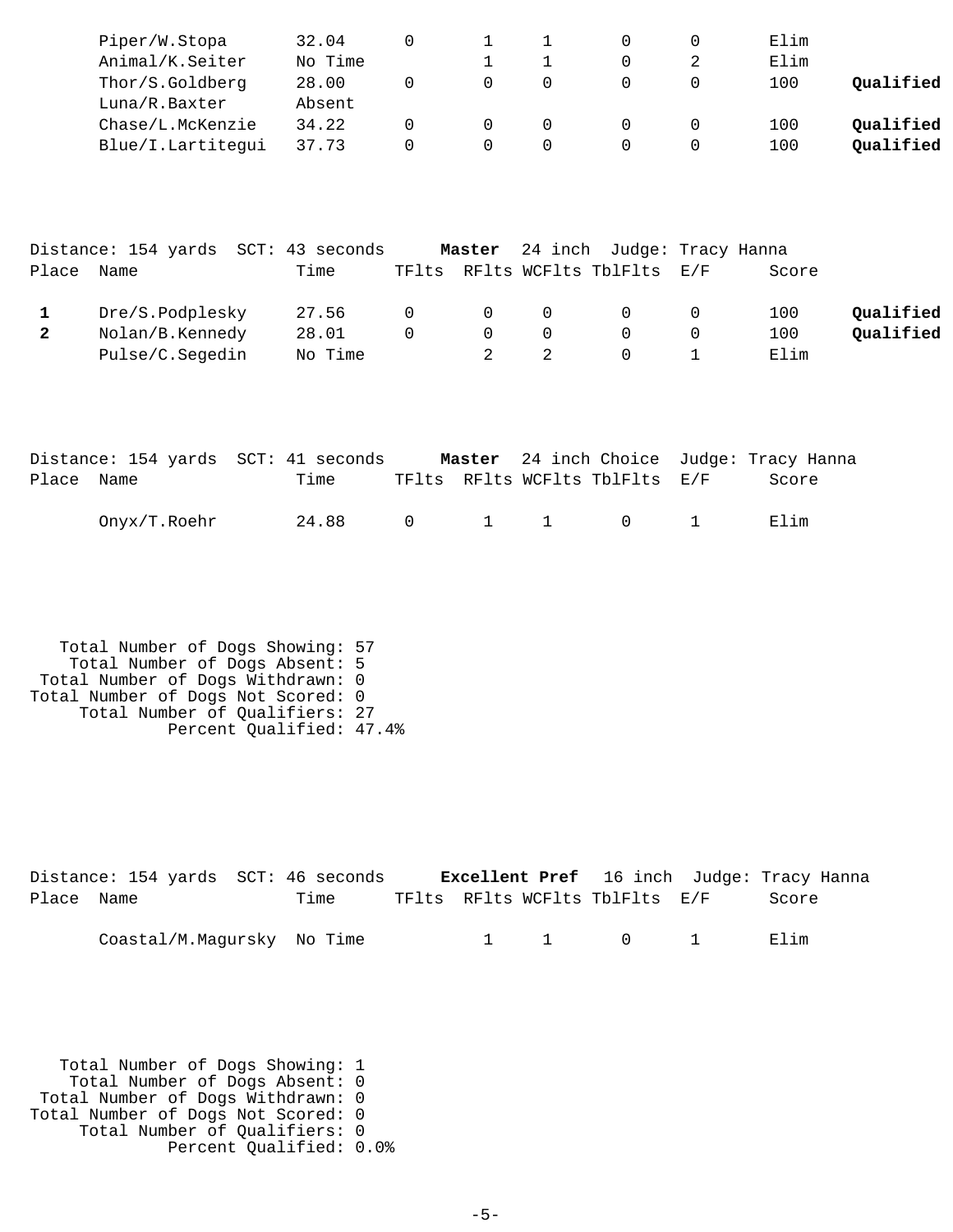| SCT:            |                     |                                   |   |          |             |          |                      |                    |
|-----------------|---------------------|-----------------------------------|---|----------|-------------|----------|----------------------|--------------------|
| Name            | Time                | TFlts                             |   |          |             | E/F      | Score                |                    |
| Willow/C.Disque | 33.23               |                                   | 0 | 0        |             | $\Omega$ | 100                  | Qualified          |
| Tobi/L.Huber    | 37.03               |                                   | 0 | 0        | $\Omega$    | $\Omega$ | 100                  | Qualified          |
| Willow/C.Ponzo  | 41.79               |                                   | 0 | 0        | $\Omega$    | $\Omega$ | 100                  | Qualified          |
| Bingo/R.Austin  | 43.59               | 0                                 | 0 | $\Omega$ | $\Omega$    | $\Omega$ | 100                  | Qualified          |
| Junjie/J.Bell   | 44.03               |                                   |   | $\Omega$ | $\Omega$    | $\Omega$ | Elim                 |                    |
|                 | 43.64               |                                   |   | 0        | $\Omega$    | $\Omega$ | 100                  | Oualified          |
|                 | Distance: 145 yards | 53 seconds<br>Willow/K.Loman Chio |   |          | Master Pref | 4 inch   | RFlts WCFlts TblFlts | Judge: Tracy Hanna |

|       | Distance: 145 yards SCT: 50 seconds |       |       | Master Pref |   | 8 inch               |     | Judge: Tracy Hanna |           |
|-------|-------------------------------------|-------|-------|-------------|---|----------------------|-----|--------------------|-----------|
| Place | Name                                | Time  | TFlts |             |   | RFlts WCFlts TblFlts | E/F | Score              |           |
|       | Ditty/D.McFarlane                   | 32.65 | 0     | 0           | 0 |                      |     | 100                | Oualified |
|       | Hope/V.Saxer-Gibson 39.61           |       | 0     |             |   |                      | 0   | Elim               |           |
|       | Cooper/T.Roehr                      | 31.22 | 0     | 0           |   |                      |     | Elim               |           |
|       | Dixee/K.Levee                       | 47.70 | 0     |             |   |                      |     | Elim               |           |
|       | Princess/B.Bell                     | 64.72 | 42    |             |   |                      |     | Elim               |           |
|       | Grady/S.Delgado                     | 25.23 | 0     |             |   |                      |     | Elim               |           |

|            | Distance: 150 yards SCT: 48 seconds  |      |  |                                | <b>Master Pref</b> 12 inch Judge: Tracy Hanna |           |
|------------|--------------------------------------|------|--|--------------------------------|-----------------------------------------------|-----------|
| Place Name |                                      | Time |  | TFlts RFlts WCFlts TblFlts E/F | Score                                         |           |
|            | $Diamond/V.MacVicar$ 28.91 0 0 0 0 0 |      |  |                                | 100                                           | Oualified |
|            | Jessie/K.Jones 45.26 0 1 1 0 1       |      |  |                                | Elim                                          |           |

|              | Distance: 154 yards SCT: 46 seconds |       |          |   |          | Master Pref 16 inch  |     | Judge: Tracy Hanna |           |
|--------------|-------------------------------------|-------|----------|---|----------|----------------------|-----|--------------------|-----------|
| Place        | Name                                | Time  | TFlts    |   |          | RFlts WCFlts TblFlts | E/F | Score              |           |
|              | Bristol/A.Hopkins                   | 28.03 | 0        |   | 0        | 0                    |     | 100                | Qualified |
| $\mathbf{2}$ | Blondie/D.Bates                     | 34.10 | 0        | 0 | 0        |                      |     | 100                | Qualified |
|              | Zyn/S.Papciak                       | 39.56 | 0        |   | $\Omega$ | 0                    | 0   | Elim               |           |
|              | Riot/L.Hill                         | 28.58 | 0        | 0 | 0        | 0                    |     | Elim               |           |
|              | Sapphire/J.Durgin                   | 48.52 | 6        | 0 |          | 0                    | 0   | Elim               |           |
|              | Legacy/E.Dott                       | 25.17 | $\Omega$ | 0 | $\Omega$ | 0                    |     | Elim               |           |
|              | Chili Pepper/D. Bate No Time        |       |          | 2 |          | 0                    |     | Elim               |           |
|              | Breeze/S.Papciak                    | 33.90 | 0        |   | 0        | 0                    |     | Elim               |           |
|              |                                     |       |          |   |          |                      |     |                    |           |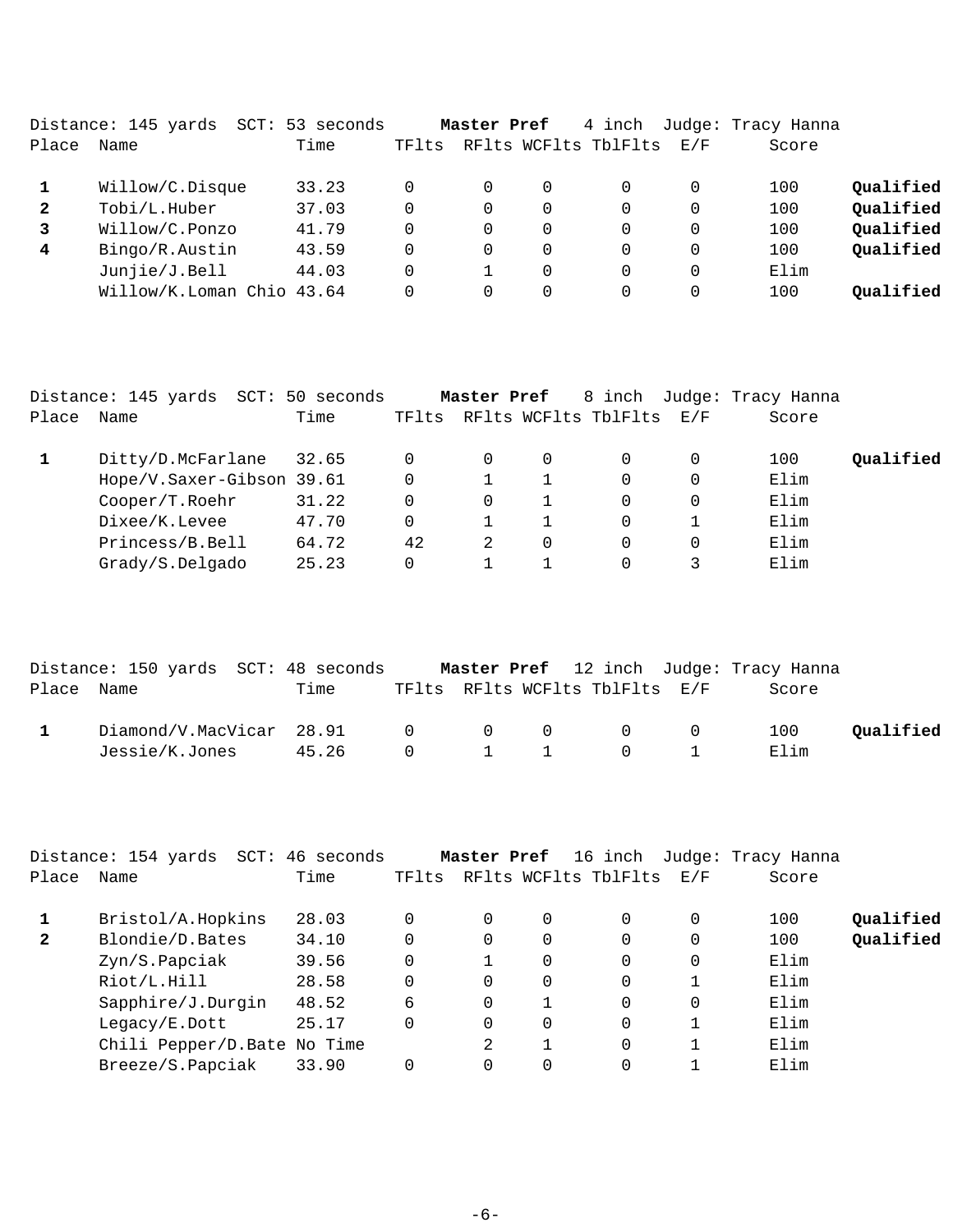|              | Distance: 154 yards<br>SCT: | 48 seconds |       | Master Pref |          | 20 inch              |          | Judge: Tracy Hanna |           |
|--------------|-----------------------------|------------|-------|-------------|----------|----------------------|----------|--------------------|-----------|
| Place        | Name                        | Time       | TFlts |             |          | RFlts WCFlts TblFlts | E/F      | Score              |           |
|              | Bishop/J.Young              | 32.42      |       | $\Omega$    | 0        | 0                    | 0        | 100                | Qualified |
| $\mathbf{2}$ | Myles/P.Lieb                | 34.76      |       | $\Omega$    | $\Omega$ | $\Omega$             | $\Omega$ | 100                | Qualified |
| 3            | Benny/J.Joyce               | 38.16      |       | 0           | 0        | 0                    | 0        | 100                | Qualified |
| 4            | Tempe/P.Liu                 | 42.85      |       | 0           | 0        | $\Omega$             | 0        | 100                | Qualified |
|              | Louie/J.Villano             | 27.48      |       | $\Omega$    | 0        | $\Omega$             | 1        | Elim               |           |
|              | Chase/B.Bodnar              | No Time    |       | 0           |          | 0                    | 2        | Elim               |           |
|              | Titan/P.Lieb                | No Time    |       | 0           | 0        | $\Omega$             |          | Elim               |           |
|              | Merlin/S.Delgado            | 45.80      |       | 0           | 0        | $\Omega$             | 0        | 100                | Qualified |
|              |                             |            |       |             |          |                      |          |                    |           |

 Total Number of Dogs Showing: 30 Total Number of Dogs Absent: 0 Total Number of Dogs Withdrawn: 0 Total Number of Dogs Not Scored: 0 Total Number of Qualifiers: 14 Percent Qualified: 46.7%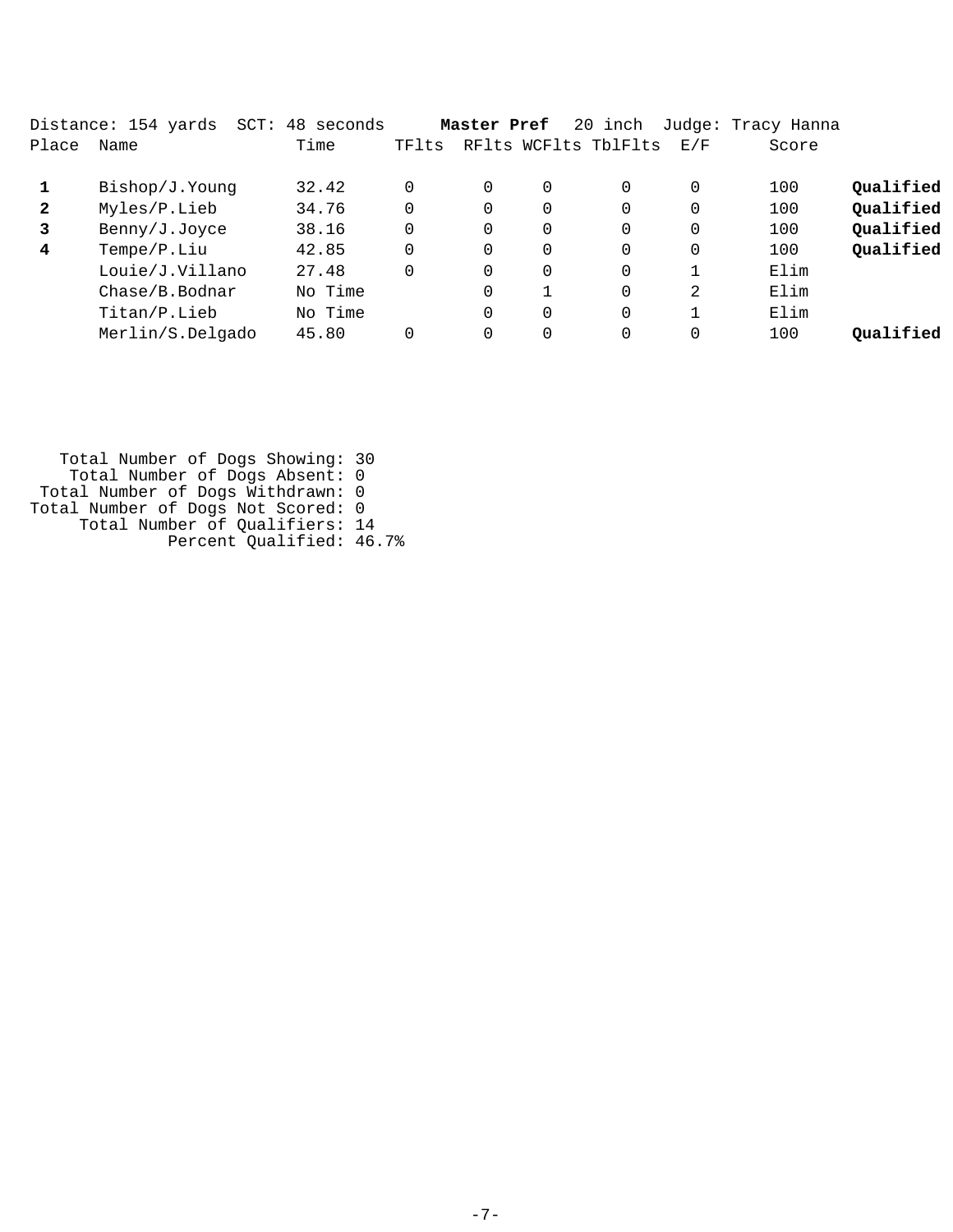# **Saturday, May 21, 2022 Tailwagger's Agility Club of South Florida Premier JWW**

| MCT: 50 seconds<br>Premier JWW |        | 8 inch Judge: Tracy Hanna |            |   |             |     |           |
|--------------------------------|--------|---------------------------|------------|---|-------------|-----|-----------|
| Place Name                     | Time   | RFlts                     | WCFlts E/F |   | Score Top25 |     |           |
| Bella/J.Leonard                | 37.53  |                           | $\Omega$   | 0 | 100         | Yes | Oualified |
| Rhythm/K.Loman Chio 43.06      |        |                           |            |   | Elim        |     |           |
| Merlin/C.Disque                | 41.56  |                           |            |   | Elim        |     |           |
| Poppy/E.Baxter                 | Absent |                           |            |   |             |     |           |

|              | MCT: 48 seconds<br>Premier JWW | 12 inch | Judge: Tracy Hanna |          |                                                           |       |       |           |
|--------------|--------------------------------|---------|--------------------|----------|-----------------------------------------------------------|-------|-------|-----------|
| Place        | Name                           | Time    | RFlts              | WCFlts   | $\mathop{\rm E{}}\nolimits$ / $\mathop{\rm F{}}\nolimits$ | Score | Top25 |           |
|              | Logan/R.Nagel                  | 31.01   | 0                  | $\Omega$ | 0                                                         | 100   | Yes   | Qualified |
| $\mathbf{2}$ | Joey/F.Canada                  | 41.42   | 0                  | 0        | 0                                                         | 100   | Yes   | Qualified |
|              | LoLo/D.Hartzell                | 30.04   |                    | $\Omega$ | 0                                                         | Elim  |       |           |
|              | Johnny/R.Taylor                | 37.03   | 0                  |          | 0                                                         | Elim  |       |           |
|              | Franci/G.Richards              | 48.00   | 0                  |          | 0                                                         | Elim  |       |           |
|              | Karma/C.Sreenan                | 47.78   |                    | $\Omega$ | 0                                                         | Elim  |       |           |
|              | Biscuit/J.Routh                | 36.96   | $\Omega$           | $\Omega$ |                                                           | Elim  |       |           |
|              | Lucy/B.Keltner                 | 48.00   |                    | 0        |                                                           | Elim  |       |           |

|              | MCT: 45 seconds<br>Premier JWW | 16 inch |       | Judge: Tracy Hanna |          |       |       |           |
|--------------|--------------------------------|---------|-------|--------------------|----------|-------|-------|-----------|
| Place        | Name                           | Time    | RFlts | WCFlts             | E/F      | Score | Top25 |           |
|              | SeaYa/A.Hopkins                | 25.82   | 0     | 0                  | $\Omega$ | 100   | Yes   | Qualified |
| $\mathbf{2}$ | Raana Peekins/K.Sei 26.96      |         |       | 0                  | $\Omega$ | 100   | Yes   | Qualified |
| 3            | Abaco/B.Nettles                | 37.03   | 0     | 0                  | $\Omega$ | 100   |       | Qualified |
|              | Sterling/V.MacVicar 37.36      |         |       |                    | $\Omega$ | Elim  |       |           |
|              | Kyze/D.Shevitski               | 38.54   |       | 0                  | $\Omega$ | Elim  |       |           |
|              | Virgil/B.Dumbaugh              | 42.63   |       |                    | $\Omega$ | Elim  |       |           |
|              | Teal/C.Wold                    | 38.06   | 2     |                    | 2        | Elim  |       |           |

|              | MCT: 42 seconds          |       | Premier JWW 20 inch Judge: Tracy Hanna |        |                   |     |             |           |
|--------------|--------------------------|-------|----------------------------------------|--------|-------------------|-----|-------------|-----------|
| Place Name   |                          | Time  |                                        |        | RFlts WCFlts E/F  |     | Score Top25 |           |
|              | Naavdanya/K.Seiter 26.90 |       |                                        | $\cap$ | $\Omega$ $\Omega$ | 100 | Yes         | Qualified |
| $\mathbf{2}$ | Libbi/L.Landers          | 28.91 |                                        | $\cap$ | $\Omega$ $\Omega$ | 100 | Yes         | Qualified |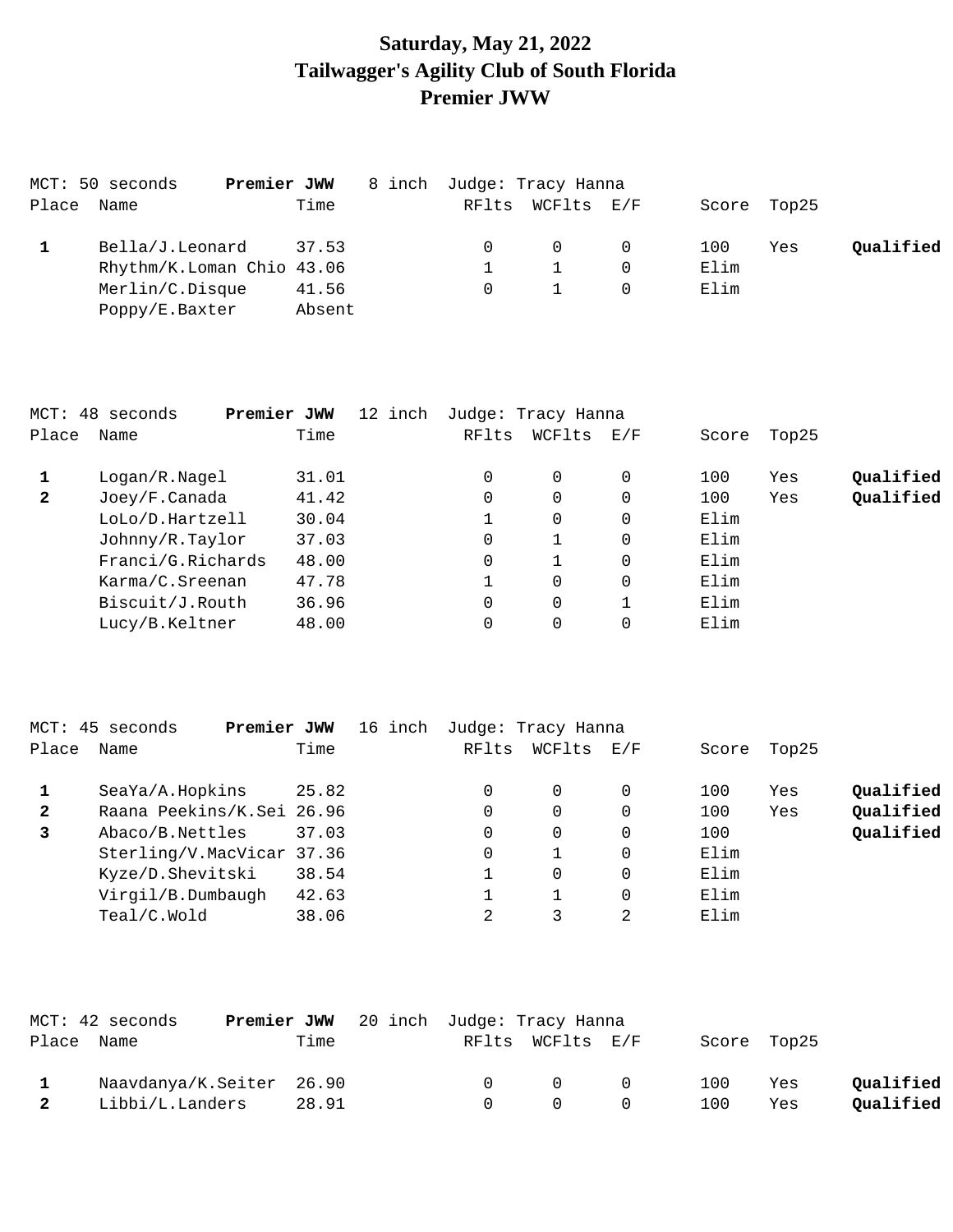| 3 | Animal/K.Seiter     | 29.10   | $\Omega$ | 0        | 0        | 100  | Yes | Qualified |
|---|---------------------|---------|----------|----------|----------|------|-----|-----------|
| 4 | Rosie/J.Jenkins     | 29.69   | $\Omega$ | 0        | 0        | 100  | Yes | Qualified |
|   | Keavy/K.Stevens     | 31.60   | $\Omega$ |          | 0        | Elim |     |           |
|   | Safari/C.Tucci      | No Time | $\Omega$ |          |          | Elim |     |           |
|   | Serengeti Moremi/K. | 27.93   | $\Omega$ | 0        |          | Elim |     |           |
|   | Piper/W.Stopa       | 39.40   |          |          | 0        | Elim |     |           |
|   | Lhotse/K.Seiter     | 31.51   | 2        |          | 0        | Elim |     |           |
|   | Zeev/B.Holbrook     | 33.86   | 0        | 0        | 0        | 100  |     | Qualified |
|   | Luna/R.Baxter       | Absent  |          |          |          |      |     |           |
|   | Blu/S.Shaffer       | 34.38   | $\Omega$ | $\Omega$ | $\Omega$ | 100  |     | Oualified |
|   | Twyst/C.Conklin     | 37.52   | $\Omega$ | $\Omega$ | $\Omega$ | 100  |     | Qualified |
|   | Sam/J.Leonard       | 30.88   | $\Omega$ | 0        | 0        | 100  |     | Qualified |
|   | Peak/L.Hill         | 32.21   |          | 0        | 0        | 100  |     | Oualified |
|   |                     |         |          |          |          |      |     |           |

|            | MCT: 46 seconds | <b>Premier JWW</b> 24 inch Judge: Tracy Hanna |  |                                         |             |     |           |
|------------|-----------------|-----------------------------------------------|--|-----------------------------------------|-------------|-----|-----------|
| Place Name |                 | Time                                          |  | RFlts WCFlts E/F                        | Score Top25 |     |           |
|            | Nolan/B.Kennedy | 37.91                                         |  | $\begin{matrix} 0 & 0 & 0 \end{matrix}$ | 100         | Yes | Qualified |
|            | Dre/S.Podplesky | No Time                                       |  | $1 \quad 1$                             | Elim        |     |           |

|            | MCT: 42 seconds | <b>Premier JWW</b> 24 inch Choice Judge: Tracy Hanna |  |                       |                  |             |  |
|------------|-----------------|------------------------------------------------------|--|-----------------------|------------------|-------------|--|
| Place Name |                 | Time                                                 |  |                       | RFlts WCFlts E/F | Score Top25 |  |
|            | Onyx/T.Roehr    | 26.86                                                |  | $1 \qquad 1 \qquad 2$ |                  | Elim        |  |

 Total Number of Dogs Showing: 35 Total Number of Dogs Absent: 2 Total Number of Dogs Withdrawn: 0 Total Number of Dogs Not Scored: 0 Total Number of Qualifiers: 16 Percent Qualified: 45.7%

|       | MCT: 53 seconds         | Premier JWW Pref | 8 inch Judge: Tracy Hanna |                  |       |       |
|-------|-------------------------|------------------|---------------------------|------------------|-------|-------|
| Place | Name                    | Time             |                           | RFlts WCFlts E/F | Score | Top25 |
|       | Ditty/D.McFarlane 41.65 |                  | $\Omega$                  | 2 1              | Elim  |       |
|       | Tiger/S.Berckmans       | 60.92            | $\Omega$                  |                  | Elim  |       |
|       | Dixee/K.Levee           | 56.72            |                           |                  | Elim  |       |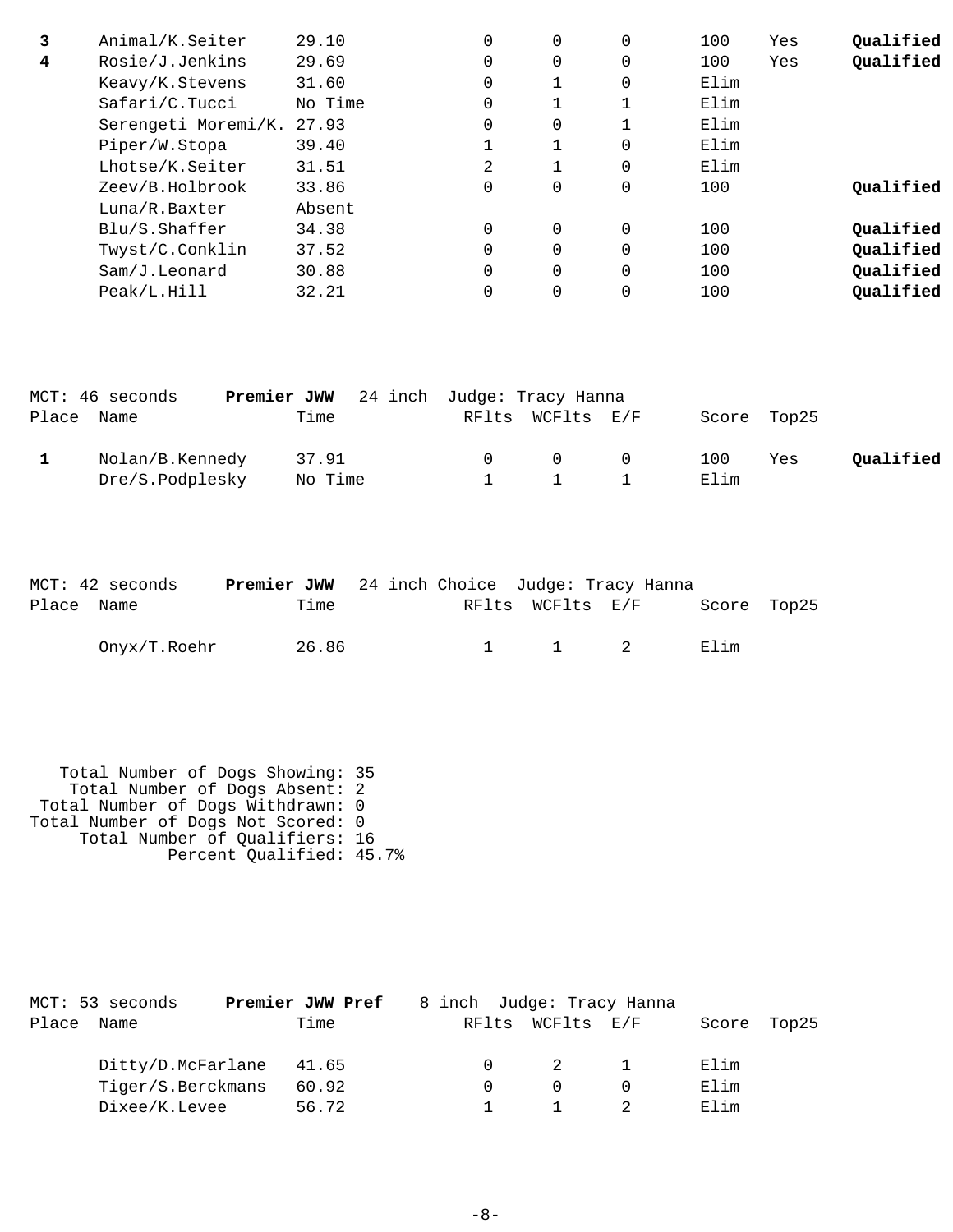| Princess/B.Bell | No Time |  | Elim |
|-----------------|---------|--|------|
| Grady/S.Delgado | 44.94   |  | Elim |

|       | MCT: 47 seconds   | <b>Premier JWW Pref</b> 16 inch Judge: Tracy Hanna |          |                  |                |      |             |           |
|-------|-------------------|----------------------------------------------------|----------|------------------|----------------|------|-------------|-----------|
| Place | Name              | Time                                               |          | RFlts WCFlts E/F |                |      | Score Top25 |           |
|       | Bristol/A.Hopkins | 33.86                                              |          | $\Omega$         | $\overline{0}$ | 100  | Yes         | Qualified |
|       | Riot/L.Hill       | 32.22                                              | $\Omega$ | $\cap$           |                | Elim |             |           |
|       | Legacy/E.Dott     | No Time                                            |          |                  |                | Elim |             |           |

|            | MCT: 51 seconds | <b>Premier JWW Pref</b> 20 inch Judge: Tracy Hanna |       |                |     |       |       |           |
|------------|-----------------|----------------------------------------------------|-------|----------------|-----|-------|-------|-----------|
| Place Name |                 | Time                                               | RFlts | WCFlts E/F     |     | Score | Top25 |           |
|            | Bishop/J.Younq  | 36.11                                              |       | $\overline{0}$ | . O | 100   | Yes   | Qualified |
|            | Benny/J.Joyce   | 48.00                                              |       |                |     | Elim  |       |           |
|            | Chase/B.Bodnar  | No Time                                            |       |                |     | Elim  |       |           |

| Total Number of Dogs Showing: 11   |  |
|------------------------------------|--|
| Total Number of Dogs Absent: 0     |  |
| Total Number of Dogs Withdrawn: 0  |  |
| Total Number of Dogs Not Scored: 0 |  |
| Total Number of Qualifiers: 2      |  |
| Percent Qualified: 18.2%           |  |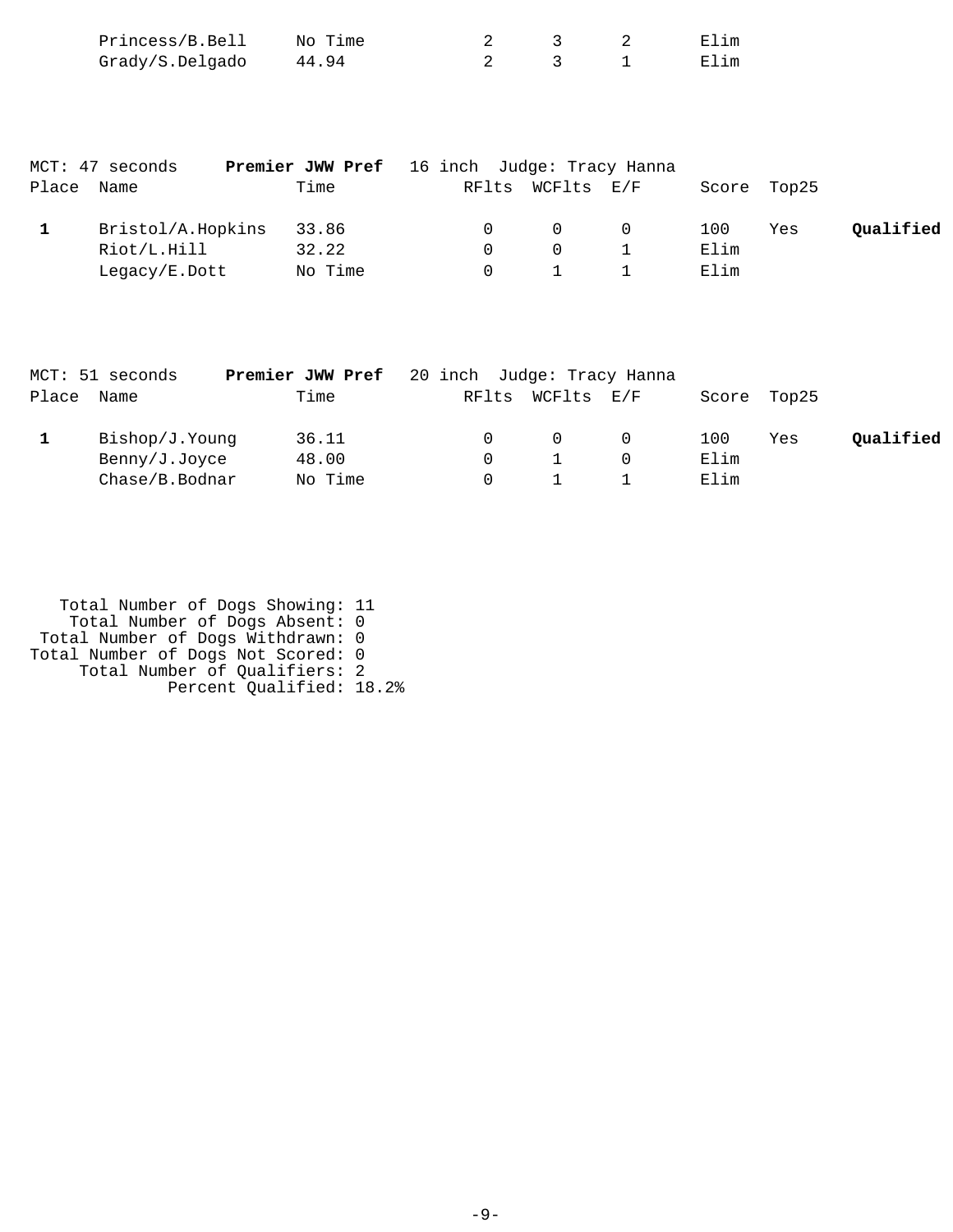# **Saturday, May 21, 2022 Tailwagger's Agility Club of South Florida Combined FAST**

|            | SCT: 38 seconds                                                                                                                                                                                            |       | Novice A 8 inch Judge: Tracy Hanna           |                              |               |             |                 |
|------------|------------------------------------------------------------------------------------------------------------------------------------------------------------------------------------------------------------|-------|----------------------------------------------|------------------------------|---------------|-------------|-----------------|
| Place Name |                                                                                                                                                                                                            | Time  | TFlts                                        | 1 2 3 4 5 6 7 8 9 10 SB      |               |             | Score           |
| 1          | Franklin/B.Oborny                                                                                                                                                                                          | 48.40 | 10                                           | $\mathsf{3}$<br>5            |               | 7 8 9 10 20 | 52<br>Qualified |
|            | Total Number of Dogs Showing: 1<br>Total Number of Dogs Absent: 0<br>Total Number of Dogs Withdrawn: 0<br>Total Number of Dogs Not Scored: 0<br>Total Number of Qualifiers: 1<br>Percent Qualified: 100.0% |       |                                              |                              |               |             |                 |
| Place Name | SCT: 38 seconds                                                                                                                                                                                            | Time  | Novice B 8 inch Judge: Tracy Hanna<br>TFlts  | 1 2 3 4 5 6 7 8 9 10 SB      |               |             | Score           |
|            | Colt/L.Kerwin                                                                                                                                                                                              |       | 0                                            |                              |               |             | 0               |
| Place Name | SCT: 35 seconds                                                                                                                                                                                            | Time  | Novice B 12 inch Judge: Tracy Hanna<br>TFlts | 1 2 3 4 5 6 7 8 9 10 SB      |               |             | Score           |
|            | Tuukka/K.Marsh                                                                                                                                                                                             |       | 0                                            |                              |               |             | 0               |
|            | SCT: 32 seconds                                                                                                                                                                                            |       | Novice B 20 inch Judge: Tracy Hanna          |                              |               |             |                 |
| Place Name |                                                                                                                                                                                                            | Time  | TFlts                                        | 1 2 3 4 5 6 7 8 9 10 SB      |               |             | Score           |
|            | Ella/L.Patterson<br>Thor/S.Goldberg                                                                                                                                                                        | 39.72 | 7<br>0                                       | $\overline{3}$<br>$3\quad 4$ | 7 8 9 10      |             | 37<br>$\Omega$  |
|            | Prism/D.Johnson-For 38.19<br>Lhotse/K.Seiter                                                                                                                                                               |       | 6<br>0                                       | 4 2<br>4 2 3 4               | 7<br>7 8 9 10 | 9 10        | 26<br>47        |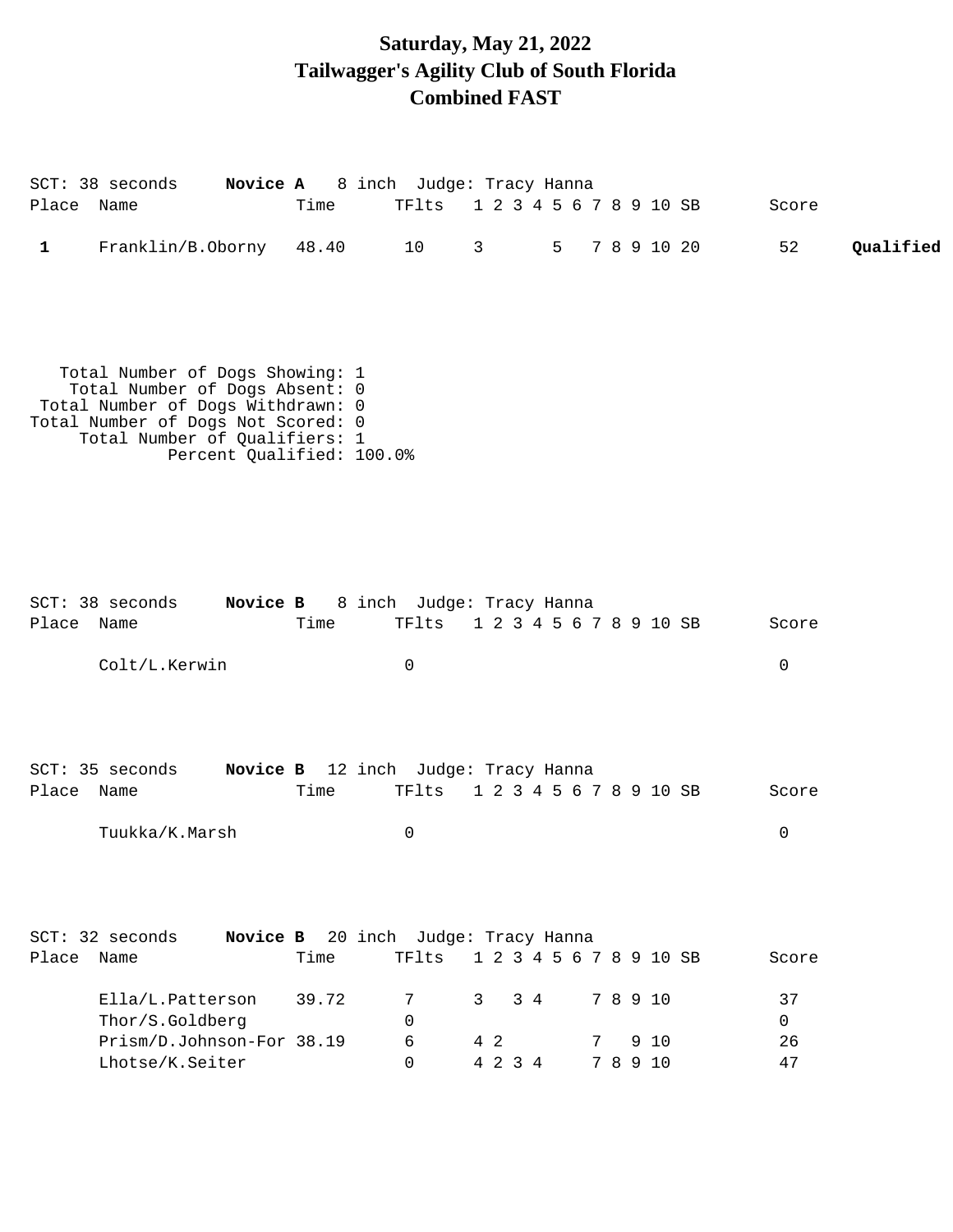| Total Number of Dogs Showing: 6    |  |
|------------------------------------|--|
| Total Number of Dogs Absent: 0     |  |
| Total Number of Dogs Withdrawn: 0  |  |
| Total Number of Dogs Not Scored: 0 |  |
| Total Number of Qualifiers: 0      |  |
| Percent Qualified: 0.0%            |  |

|            | $SCT: 38$ seconds |       | <b>Open</b> 8 inch Judge: Tracy Hanna |  |  |  |  |       |           |
|------------|-------------------|-------|---------------------------------------|--|--|--|--|-------|-----------|
| Place Name |                   | Time  | TF1ts 1 2 3 4 5 6 7 8 9 10 SB         |  |  |  |  | Score |           |
|            | Kramer/E.Ewins    | 49.37 | 11 4 3 5 7 8 9 10 20                  |  |  |  |  | 55    | Qualified |

|            | SCT: 35 seconds |       | Open 12 inch Judge: Tracy Hanna |                 |              |  |            |       |           |
|------------|-----------------|-------|---------------------------------|-----------------|--------------|--|------------|-------|-----------|
| Place Name |                 | Time  | TF1ts 1 2 3 4 5 6 7 8 9 10 SB   |                 |              |  |            | Score |           |
|            | Roque/J.Younq   | 34.09 | $\cap$                          |                 | 4 4567891020 |  |            | 73    | Qualified |
|            | Kitty/C.Domato  | 36.51 | $\mathbf{1}$                    | $4\overline{4}$ |              |  | 45 7891020 | 66    | Qualified |

|            | SCT: 35 seconds  | <b>Open</b> 16 inch Judge: Tracy Hanna |                               |                       |  |  |  |  |       |           |
|------------|------------------|----------------------------------------|-------------------------------|-----------------------|--|--|--|--|-------|-----------|
| Place Name |                  | Time                                   | TF1ts 1 2 3 4 5 6 7 8 9 10 SB |                       |  |  |  |  | Score |           |
|            | Moxie/L.McKenzie | 28.37                                  | $\cap$                        | 4 3 4 5 6 7 8 9 10 20 |  |  |  |  | 76    | Oualified |
| 2          | Shadow/F.Canada  | 36.22                                  | $\sim$ 1                      | 3 3 4 5 7 8 9 10 20   |  |  |  |  | 68    | Qualified |

|            | $SCT: 32$ seconds |       | <b>Open</b> 20 inch Judge: Tracy Hanna |                               |  |       |       |
|------------|-------------------|-------|----------------------------------------|-------------------------------|--|-------|-------|
| Place Name |                   | Time  |                                        | TF1ts 1 2 3 4 5 6 7 8 9 10 SB |  |       | Score |
|            | Delia/K.Stevens   | 29.00 | $\cap$                                 | 32                            |  | 78910 | 39    |

|            | $SCT: 32$ seconds |       | <b>Open</b> 24 inch Judge: Tracy Hanna |                |           |  |       |
|------------|-------------------|-------|----------------------------------------|----------------|-----------|--|-------|
| Place Name |                   | Time  | TF1ts 1 2 3 4 5 6 7 8 9 10 SB          |                |           |  | Score |
|            | Loki/K.Marsh      | 20.93 | $\bigcap$                              | $\overline{2}$ | 4 67 9 10 |  | 38    |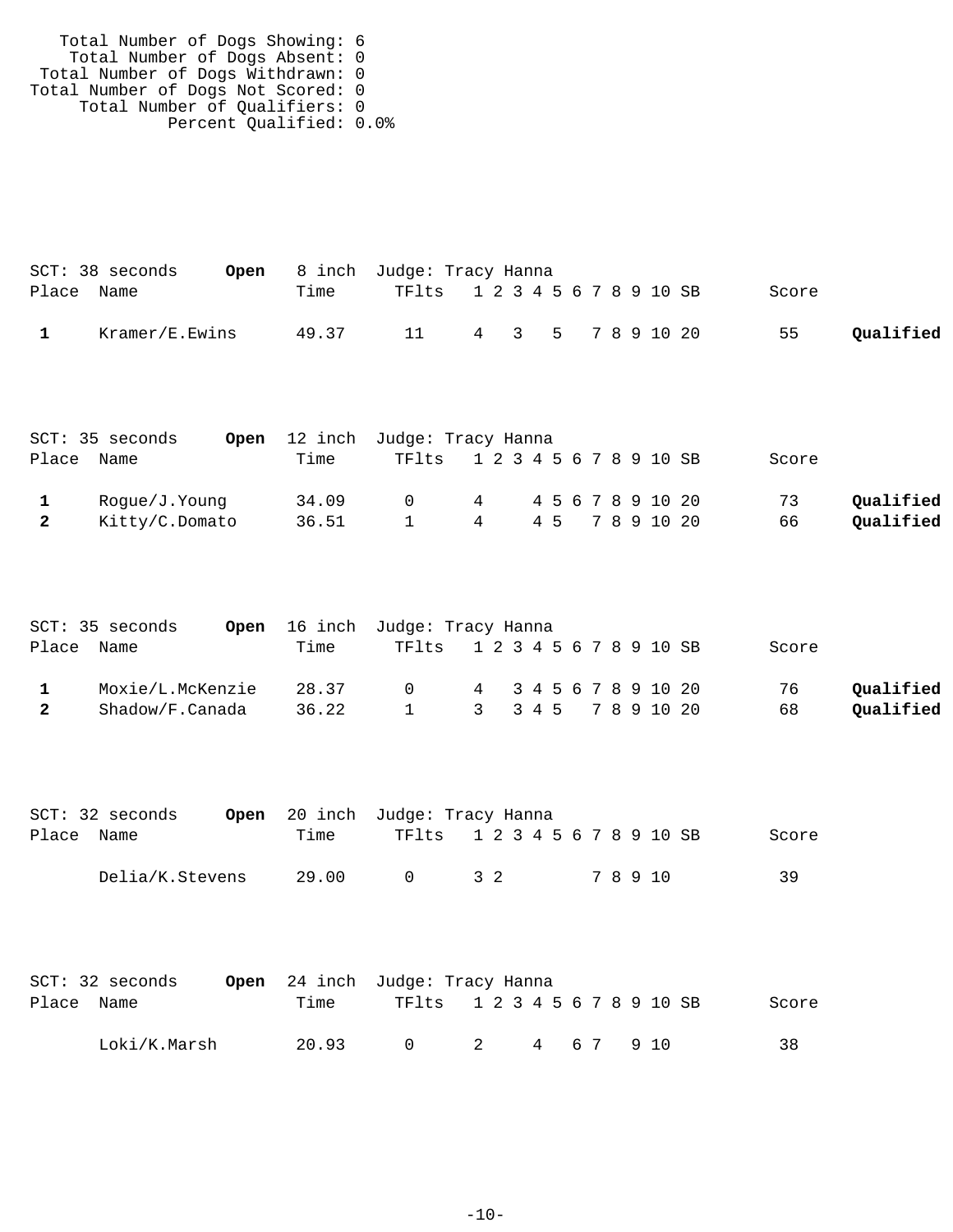| Total Number of Dogs Showing: 7    |  |
|------------------------------------|--|
| Total Number of Dogs Absent: 0     |  |
| Total Number of Dogs Withdrawn: 0  |  |
| Total Number of Dogs Not Scored: 0 |  |
| Total Number of Qualifiers: 5      |  |
| Percent Qualified: 71.4%           |  |

|            | $SCT: 38$ seconds | <b>Excellent</b> 8 inch Judge: Tracy Hanna |          |                               |  |       |  |  |        |  |       |
|------------|-------------------|--------------------------------------------|----------|-------------------------------|--|-------|--|--|--------|--|-------|
| Place Name |                   | Time                                       |          | TF1ts 1 2 3 4 5 6 7 8 9 10 SB |  |       |  |  |        |  | Score |
|            | Foxy/E.Ewins      | 44.77                                      | <u>б</u> |                               |  | 4 3 4 |  |  | 89 T.N |  | 32    |

|            | SCT: 35 seconds | <b>Excellent</b> 12 inch Judge: Tracy Hanna |        |                               |  |     |  |  |  |        |  |       |
|------------|-----------------|---------------------------------------------|--------|-------------------------------|--|-----|--|--|--|--------|--|-------|
| Place Name |                 | Time                                        |        | TF1ts 1 2 3 4 5 6 7 8 9 10 SB |  |     |  |  |  |        |  | Score |
|            | LoLo/D.Hartzell | 29.23                                       | $\cap$ |                               |  | 4 2 |  |  |  | 567910 |  | 43    |

|            | SCT: 35 seconds | Excellent 16 inch Judge: Tracy Hanna |  |                               |  |  |  |  |  |       |
|------------|-----------------|--------------------------------------|--|-------------------------------|--|--|--|--|--|-------|
| Place Name |                 | Time                                 |  | TF1ts 1 2 3 4 5 6 7 8 9 10 SB |  |  |  |  |  | Score |

Jolie/S.Holder Absent

|            | $SCT: 32$ seconds | <b>Excellent</b> 24 inch Judge: Tracy Hanna |  |                               |               |  |  |  |  |  |       |
|------------|-------------------|---------------------------------------------|--|-------------------------------|---------------|--|--|--|--|--|-------|
| Place Name |                   | Time                                        |  | TF1ts 1 2 3 4 5 6 7 8 9 10 SB |               |  |  |  |  |  | Score |
|            | Pulse/C.Segedin   |                                             |  |                               | 3 3 4 5 7 8 9 |  |  |  |  |  | 39    |

 Total Number of Dogs Showing: 3 Total Number of Dogs Absent: 1 Total Number of Dogs Withdrawn: 0 Total Number of Dogs Not Scored: 0 Total Number of Qualifiers: 0 Percent Qualified: 0.0%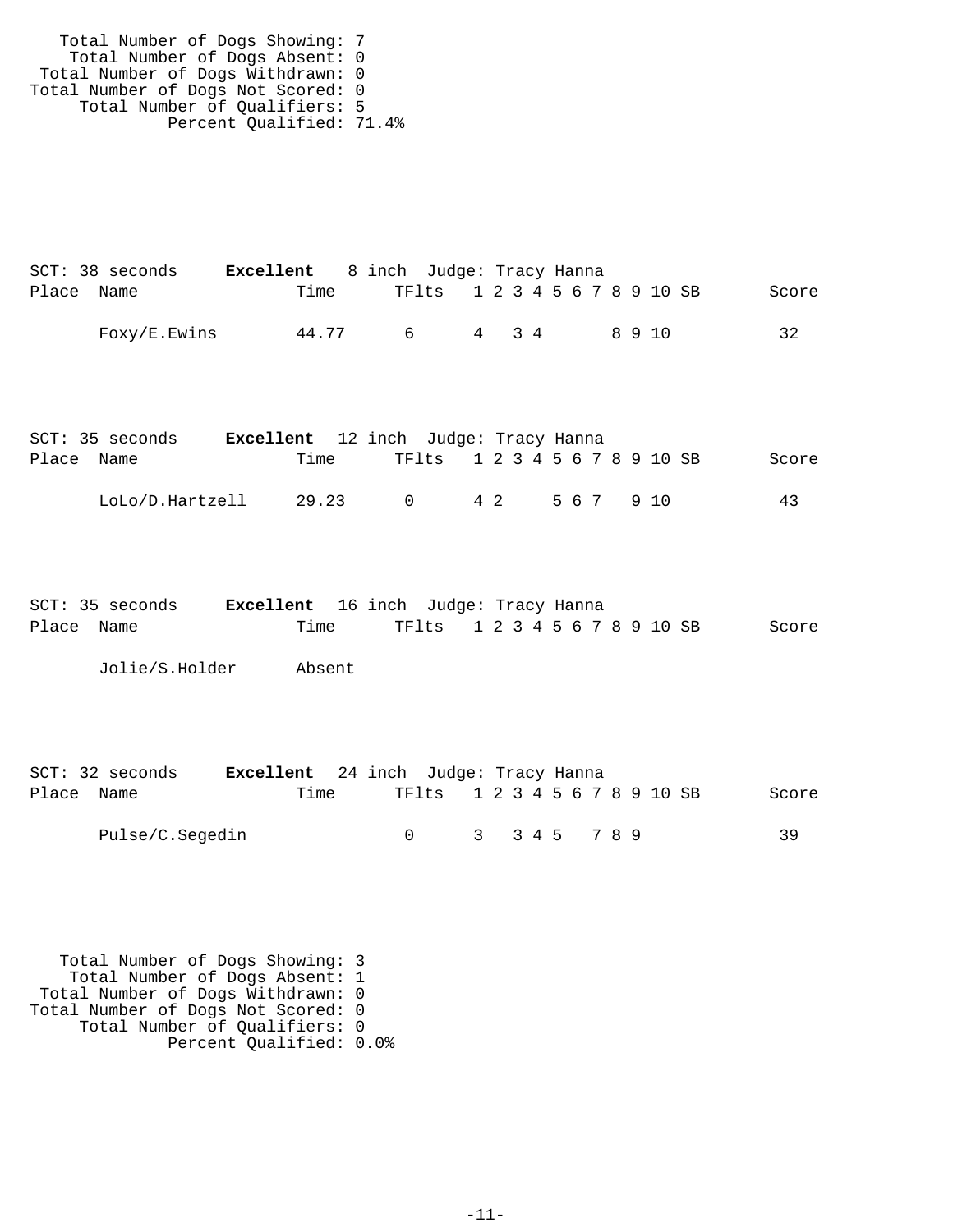|            | $SCT: 38$ seconds | <b>Master</b> 8 inch Judge: Tracy Hanna |                               |  |  |  |  |                  |  |       |
|------------|-------------------|-----------------------------------------|-------------------------------|--|--|--|--|------------------|--|-------|
| Place Name |                   | Time                                    | TF1ts 1 2 3 4 5 6 7 8 9 10 SB |  |  |  |  |                  |  | Score |
|            | Desmond/B.Kennedy |                                         |                               |  |  |  |  | 3 2 3 4 5 8 9 10 |  | 44    |

|              | SCT: 35 seconds<br>Master | 12 inch | Judge: Tracy Hanna |                         |     |         |  |  |             |       |           |
|--------------|---------------------------|---------|--------------------|-------------------------|-----|---------|--|--|-------------|-------|-----------|
| Place        | Name                      | Time    | TFlts              | 1 2 3 4 5 6 7 8 9 10 SB |     |         |  |  |             | Score |           |
|              | Logan/R.Nagel             | 31.10   | 0                  | 3 3 4 5 6 7 8 9 10 20   |     |         |  |  |             | 75    | Qualified |
| $\mathbf{2}$ | Biscuit/J.Routh           | 35.20   | 0                  | 6 2 3 4 5               |     |         |  |  | 7 8 9 10 20 | 74    | Qualified |
| 3            | Franci/G.Richards         | 36.11   |                    | 4                       |     | 3 4 5   |  |  | 7 8 9 10 20 | 69    | Qualified |
|              | Johnny/R.Taylor           | 32.62   | 0                  | 5.                      | 3 4 |         |  |  | 678910      | 52    |           |
|              | Joey/F.Canada             | 33.01   | 0                  | 5.                      |     | 3 4 5 6 |  |  | 8910        | 50    |           |
|              | Lucy/B.Keltner            | Absent  |                    |                         |     |         |  |  |             |       |           |
|              |                           |         |                    |                         |     |         |  |  |             |       |           |

|              | SCT: 35 seconds<br>Master | 16 inch | Judge: Tracy Hanna |   |     |  |     |  |  |                         |       |           |
|--------------|---------------------------|---------|--------------------|---|-----|--|-----|--|--|-------------------------|-------|-----------|
| Place        | Name                      | Time    | TFlts              |   |     |  |     |  |  | 1 2 3 4 5 6 7 8 9 10 SB | Score |           |
|              | Wicked/S.Michaels         | 24.76   | 0                  |   |     |  |     |  |  | 5 2 3 4 5 6 7 8 9 10 20 | 79    | Qualified |
| $\mathbf{2}$ | Ivan/E.Ewins              | 30.54   | $\Omega$           |   |     |  |     |  |  | 5 3 4 5 6 7 8 9 10 20   | 77    | Qualified |
|              | Virgil/B.Dumbaugh         | 27.97   | 0                  | 4 |     |  | 456 |  |  | 9 10 20                 | 58    |           |
|              | Teal/C.Wold               | 44.41   | 9                  |   | 6 2 |  | -4  |  |  | 7 8 9 10 20             | 57    |           |
|              | SeaYa/A.Hopkins           | Absent  |                    |   |     |  |     |  |  |                         |       |           |

|              | SCT: 32 seconds<br>Master | 20 inch | Judge: Tracy Hanna |    |  |   |       |                   |    |                         |             |           |
|--------------|---------------------------|---------|--------------------|----|--|---|-------|-------------------|----|-------------------------|-------------|-----------|
| Place        | Name                      | Time    | TFlts              |    |  |   |       |                   |    | 1 2 3 4 5 6 7 8 9 10 SB | Score       |           |
|              | Keavy/K.Stevens           | 25.10   | 0                  |    |  |   |       |                   |    | 4 2 3 4 5 6 7 8 9 10 20 | 78          | Qualified |
| $\mathbf{2}$ | Peak/L.Hill               | 28.05   | $\Omega$           |    |  |   |       | 4 2 3 4 5 6 7 8 9 |    | 10 20                   | 78          | Qualified |
| 3            | Blu/S. Shafter            | 30.41   | $\Omega$           |    |  |   |       | 3 2 3 4 5 6 7 8   |    | 10 20                   | 68          | Qualified |
|              | Twyst/C.Conklin           | 36.52   | 4                  | 5. |  |   | 3 4 5 |                   |    | 8910                    | 40          |           |
|              | Rosie/J.Jenkins           |         | 0                  |    |  |   |       |                   |    |                         | $\mathbf 0$ |           |
|              | Piper/W.Stopa             | 37.03   | 5                  | 4  |  |   | 3 4 5 |                   |    | 8910                    | 38          |           |
|              | Chase/L.McKenzie          | 38.50   | 6                  | 3  |  |   | 5     |                   |    | 8 9 10                  | 29          |           |
|              | Hobbes/J.Joyce            | 31.07   | 0                  | 5  |  | 4 |       | 67                | 89 | 10                      | 49          |           |

|            | $SCT: 32$ seconds | Master 24 inch Judge: Tracy Hanna |                                    |        |  |  |  |  |              |       |
|------------|-------------------|-----------------------------------|------------------------------------|--------|--|--|--|--|--------------|-------|
| Place Name |                   | Time                              | TF1ts 1 2 3 4 5 6 7 8 9 10 SB      |        |  |  |  |  |              | Score |
|            | Nolan/B.Kennedy   | 36.63                             | $4\phantom{000000000000000000000}$ |        |  |  |  |  | 4 2 4 5 8 10 | 29    |
|            |                   |                                   |                                    | $-12-$ |  |  |  |  |              |       |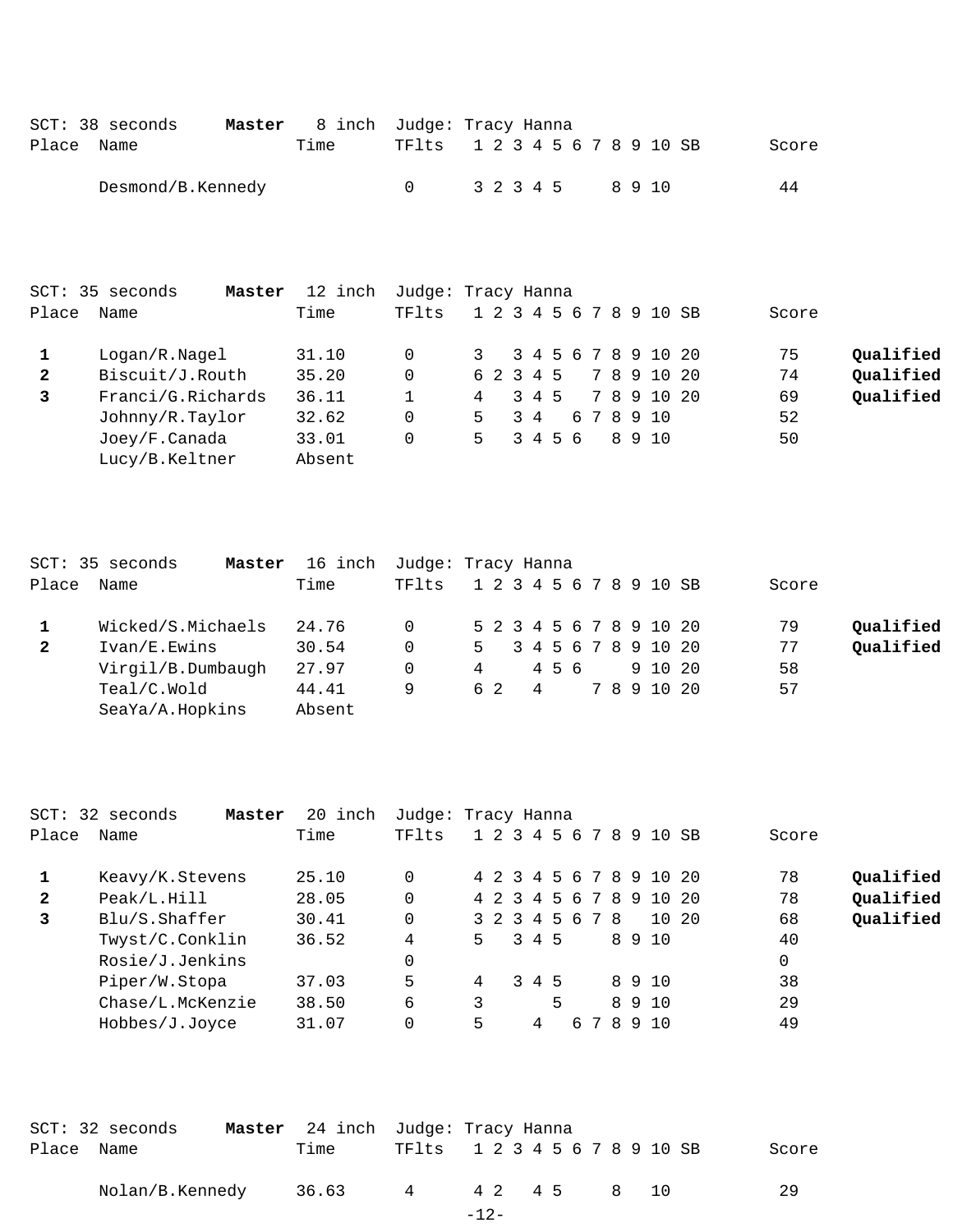| Total Number of Dogs Showing: 19   |  |
|------------------------------------|--|
| Total Number of Dogs Absent: 2     |  |
| Total Number of Dogs Withdrawn: 0  |  |
| Total Number of Dogs Not Scored: 0 |  |
| Total Number of Qualifiers: 8      |  |
| Percent Qualified: 42.1%           |  |

|            | $SCT: 41$ seconds | <b>Novice Pref</b> 4 inch Judge: Tracy Hanna |                               |  |  |  |       |           |
|------------|-------------------|----------------------------------------------|-------------------------------|--|--|--|-------|-----------|
| Place Name |                   | Time                                         | TF1ts 1 2 3 4 5 6 7 8 9 10 SB |  |  |  | Score |           |
|            | Willow/C.Ponzo    | 22.76 0 3 4567 91020                         |                               |  |  |  | 64    | Qualified |

| $SCT: 38$ seconds | Novice Pref 12 inch Judge: Tracy Hanna |       |                               |                     |  |  |  |  |       |           |
|-------------------|----------------------------------------|-------|-------------------------------|---------------------|--|--|--|--|-------|-----------|
| Place Name        |                                        | Time  | TF1ts 1 2 3 4 5 6 7 8 9 10 SB |                     |  |  |  |  | Score |           |
| JJ/R.Gruenwald    |                                        | 32.46 |                               | 0 3 4 5 6 7 9 10 20 |  |  |  |  | 64    | Oualified |
| Maeve/M.Powrie    |                                        |       |                               | 4 45 78910          |  |  |  |  | 47    |           |

|   | SCT: 35 seconds | Novice Pref 16 inch Judge: Tracy Hanna |                               |  |  |       |           |
|---|-----------------|----------------------------------------|-------------------------------|--|--|-------|-----------|
|   | Place Name      | Time                                   | TF1ts 1 2 3 4 5 6 7 8 9 10 SB |  |  | Score |           |
|   | Summer/D.Bates  | 33.24                                  | 0 3 4 5 6 7 8 9 10 20         |  |  | 72    | Qualified |
| 2 | Aero/J.Lowe     | 24.82                                  | 0 3 3 4 5 6 7 9 10 20         |  |  | 67    | Qualified |

 Total Number of Dogs Showing: 5 Total Number of Dogs Absent: 0 Total Number of Dogs Withdrawn: 0 Total Number of Dogs Not Scored: 0 Total Number of Qualifiers: 4 Percent Qualified: 80.0%

|              | SCT: 38 seconds |       | <b>Open Pref</b> 8 inch Judge: Tracy Hanna |  |  |  |  |       |           |
|--------------|-----------------|-------|--------------------------------------------|--|--|--|--|-------|-----------|
| Place Name   |                 | Time  | TF1ts 1 2 3 4 5 6 7 8 9 10 SB              |  |  |  |  | Score |           |
| $\mathbf{1}$ | Mofongo/R.Beene | 30.45 | 0 2 3 4 5 6 7 8 9 10 20                    |  |  |  |  | 74    | Oualified |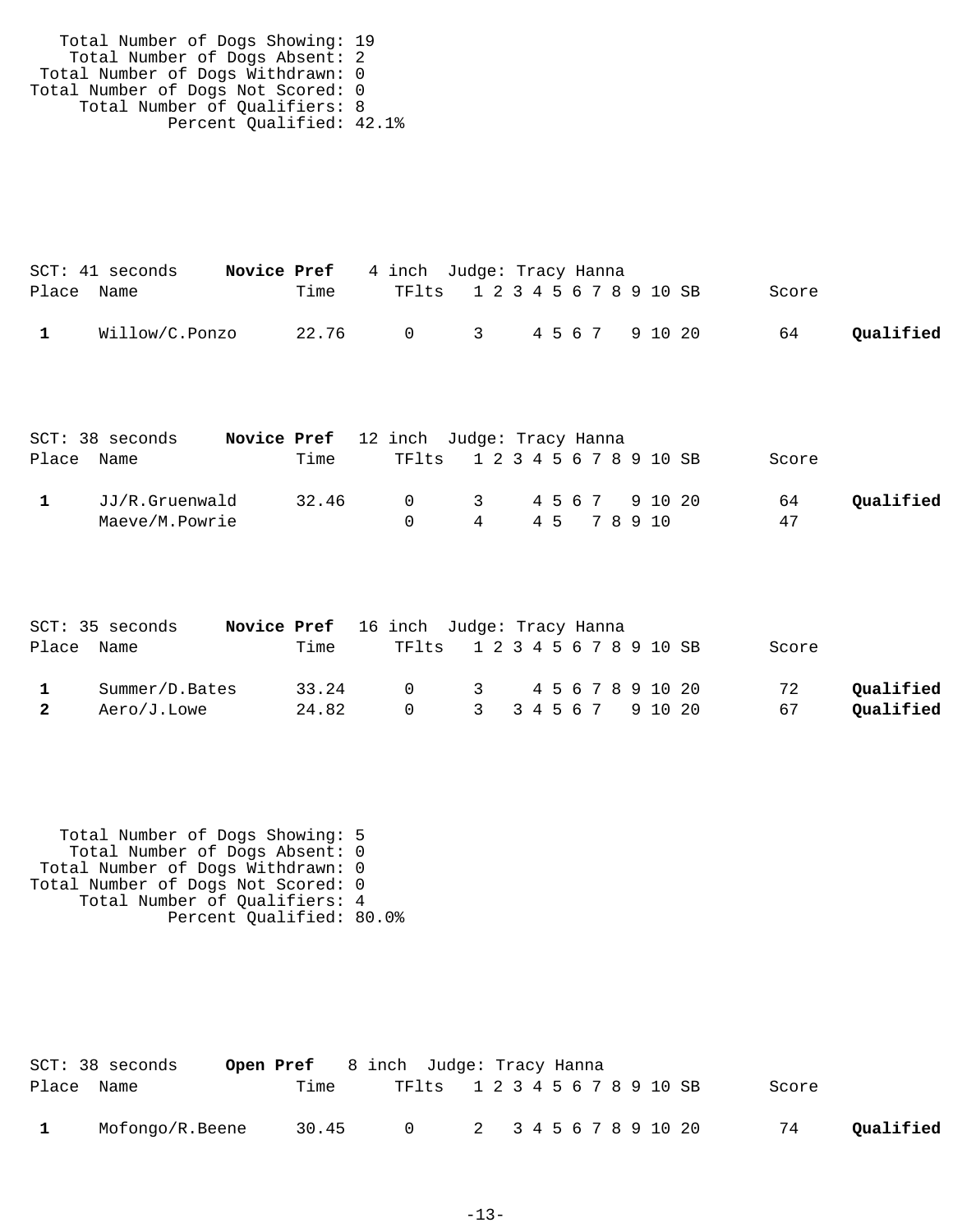Total Number of Dogs Showing: 1 Total Number of Dogs Absent: 0 Total Number of Dogs Withdrawn: 0 Total Number of Dogs Not Scored: 0 Total Number of Qualifiers: 1 Percent Qualified: 100.0%

|            | $SCT: 38$ seconds | <b>Excellent Pref</b> 8 inch Judge: Tracy Hanna |                               |  |  |  |       |
|------------|-------------------|-------------------------------------------------|-------------------------------|--|--|--|-------|
| Place Name |                   | Time                                            | TF1ts 1 2 3 4 5 6 7 8 9 10 SB |  |  |  | Score |
|            | Princess/B.Bell   | 44.75                                           | 6 1 5 7 8 9 10                |  |  |  | 34    |

|              | SCT: 35 seconds           | <b>Excellent Pref</b> 16 inch Judge: Tracy Hanna |                               |                     |  |  |  |      |       |           |
|--------------|---------------------------|--------------------------------------------------|-------------------------------|---------------------|--|--|--|------|-------|-----------|
| Place Name   |                           | Time                                             | TF1ts 1 2 3 4 5 6 7 8 9 10 SB |                     |  |  |  |      | Score |           |
|              | Chili Pepper/D.Bate 29.27 |                                                  | 0 3 3 4 5 6 7 8 9 10 20       |                     |  |  |  |      | 75    | Oualified |
| $\mathbf{2}$ | Sapphire/J.Durgin 37.29   |                                                  | $\overline{2}$                | 2 3 4 5 7 8 9 10 20 |  |  |  |      | 66    | Qualified |
|              | Coastal/M.Magursky 46.56  |                                                  | 11                            | 1 3 4               |  |  |  | 8910 | 24    |           |

 Total Number of Dogs Showing: 4 Total Number of Dogs Absent: 0 Total Number of Dogs Withdrawn: 0 Total Number of Dogs Not Scored: 0 Total Number of Qualifiers: 2 Percent Qualified: 50.0%

| Place Name | SCT: 41 seconds<br>Master Pref | Time                | 4 inch Judge: Tracy Hanna<br>TFlts | 1 2 3 4 5 6 7 8 9 10 SB |  |         |         | Score           |  |
|------------|--------------------------------|---------------------|------------------------------------|-------------------------|--|---------|---------|-----------------|--|
|            | Sterling/V.MacVicar            |                     | 0                                  |                         |  |         |         | 0               |  |
| Place Name | $SCT: 38$ seconds              | Master Pref<br>Time | 8 inch Judge: Tracy Hanna<br>TFlts | 1 2 3 4 5 6 7 8 9 10 SB |  |         |         | Score           |  |
|            | Tiger/S.Berckmans              | 38.11               | 0                                  | $3 \quad$               |  | 3 4 5 7 | 9 10 20 | 61<br>Oualified |  |

-14-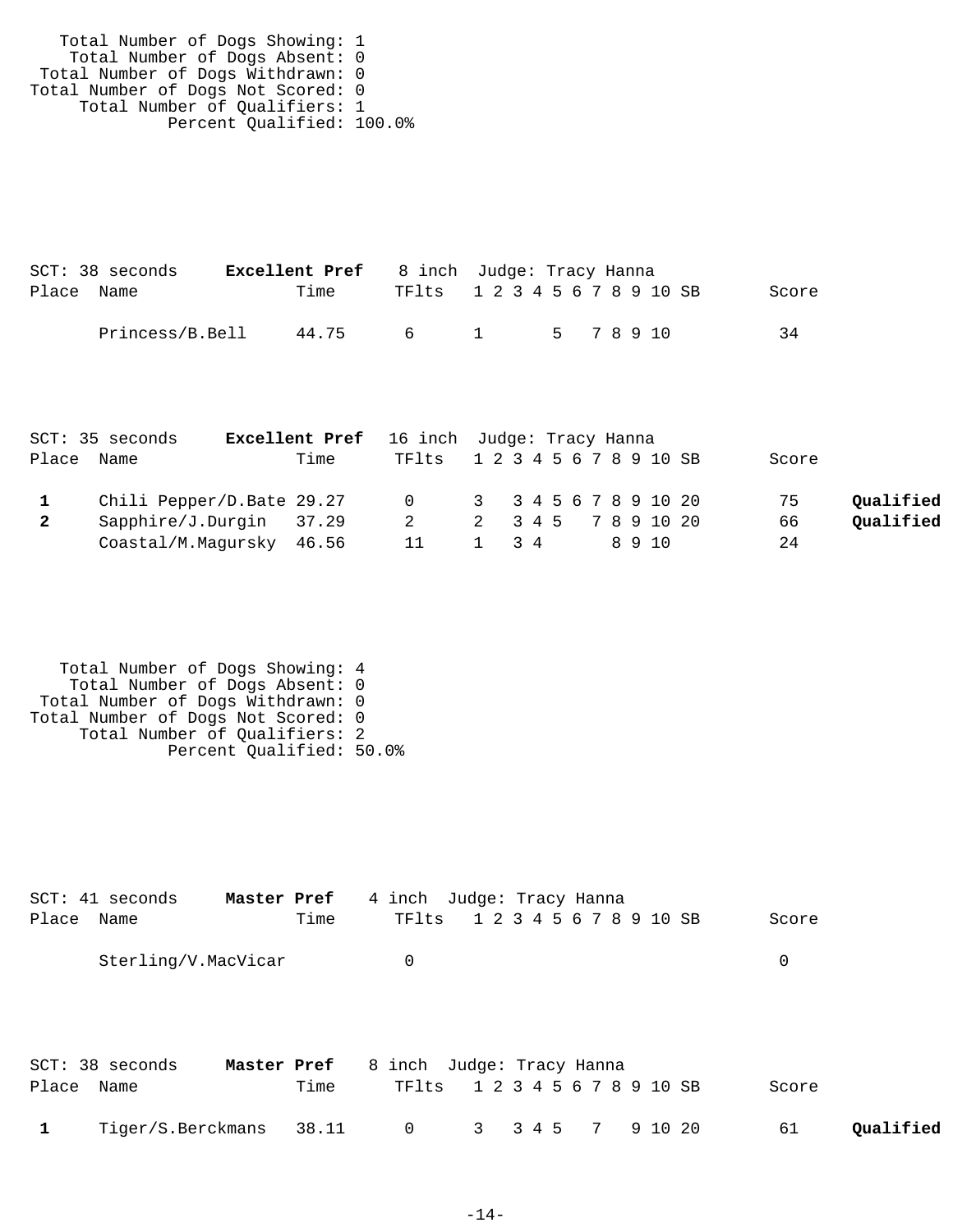| Grady/S.Delgado    | 37.18 |  | 6346 |  | 910  |  |
|--------------------|-------|--|------|--|------|--|
| Pepper/S.Berckmans |       |  |      |  | 8910 |  |

|              | SCT: 35 seconds   | <b>Master Pref</b> 16 inch Judge: Tracy Hanna |                               |                     |  |  |  |       |       |           |
|--------------|-------------------|-----------------------------------------------|-------------------------------|---------------------|--|--|--|-------|-------|-----------|
| Place        | Name              | Time                                          | TF1ts 1 2 3 4 5 6 7 8 9 10 SB |                     |  |  |  |       | Score |           |
|              | Breeze/S.Papciak  | 26.85                                         | 0 4 3 4 5 6 7 8 9 10 20       |                     |  |  |  |       | 76    | Qualified |
| $\mathbf{2}$ | Zyn/S.Papciak     | 38.01                                         | $\mathcal{R}$                 | 4 3 4 5 7 8 9 10 20 |  |  |  |       | 67    | Qualified |
|              | Blondie/D.Bates   |                                               |                               | 3 3 4               |  |  |  | 78910 | 44    |           |
|              | Bristol/A.Hopkins | Absent                                        |                               |                     |  |  |  |       |       |           |

|       | SCT: 35 seconds | Master Pref 20 inch Judge: Tracy Hanna |       |                               |  |  |         |  |                 |  |       |
|-------|-----------------|----------------------------------------|-------|-------------------------------|--|--|---------|--|-----------------|--|-------|
| Place | Name            |                                        | Time  | TF1ts 1 2 3 4 5 6 7 8 9 10 SB |  |  |         |  |                 |  | Score |
|       | Benny/J.Joyce   |                                        |       |                               |  |  |         |  |                 |  |       |
|       | Chase/B.Bodnar  |                                        | 36.51 | $\mathbf{1}$                  |  |  | 42 45 7 |  | $\overline{10}$ |  | 31    |

| Total Number of Dogs Showing: 9    |  |
|------------------------------------|--|
| Total Number of Dogs Absent: 1     |  |
| Total Number of Dogs Withdrawn: 0  |  |
| Total Number of Dogs Not Scored: 0 |  |
| Total Number of Qualifiers: 3      |  |
| Percent Qualified: 33.3%           |  |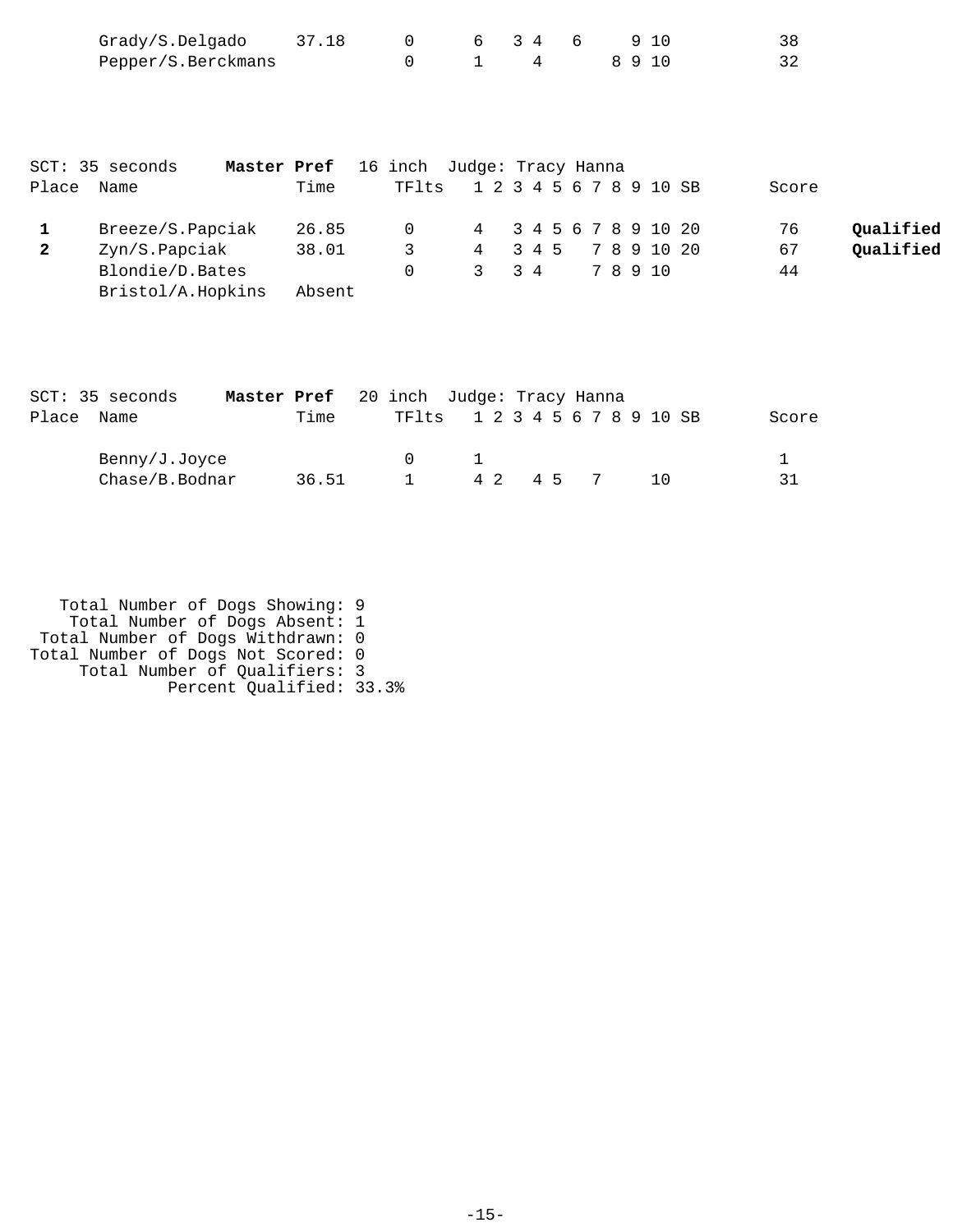## **Saturday, May 21, 2022 Tailwagger's Agility Club of South Florida Novice Standard**

| Place Name   | Distance: 146 yards SCT: 84 seconds               | Time  |                    |                                | TFlts RFlts WCFlts TblFlts E/F |                                  | <b>Novice A</b> 8 inch Judge: Tracy Hanna  | Score       |           |
|--------------|---------------------------------------------------|-------|--------------------|--------------------------------|--------------------------------|----------------------------------|--------------------------------------------|-------------|-----------|
| $\mathbf{1}$ | Bandit/M.Garman<br>Franklin/B.Oborny 107.37       | 59.26 | $\mathbf{0}$<br>23 | $\mathbf 0$<br>$4\overline{ }$ | 0<br>2                         | $\overline{0}$<br>$\overline{0}$ | $\mathbf 0$<br>$\mathbf{1}$                | 100<br>Elim | Qualified |
| Place Name   | Distance: 149 yards SCT: 74 seconds               | Time  |                    |                                | TFlts RFlts WCFlts TblFlts E/F |                                  | <b>Novice A</b> 16 inch Judge: Tracy Hanna | Score       |           |
| $\mathbf{1}$ | Ouinn/J.Kretchik 69.52<br>Fletch/J.Kretchik 66.68 |       | $\overline{0}$     | 1<br>0                         | $\overline{0}$<br>$\Omega$     | $\mathbf 0$<br>$\mathbf 0$       | $\mathbf 0$<br>2                           | 95<br>Elim  | Qualified |

 Total Number of Dogs Showing: 4 Total Number of Dogs Absent: 0 Total Number of Dogs Withdrawn: 0 Total Number of Dogs Not Scored: 0 Total Number of Qualifiers: 2 Percent Qualified: 50.0%

|            | Distance: 146 yards SCT: 84 seconds |       |        |          |                                     | <b>Novice B</b> 8 inch Judge: Tracy Hanna |     |       |           |
|------------|-------------------------------------|-------|--------|----------|-------------------------------------|-------------------------------------------|-----|-------|-----------|
| Place Name |                                     | Time  |        |          |                                     | TFlts RFlts WCFlts TblFlts E/F            |     | Score |           |
|            | Bouklette/J.Leonard 45.79           |       |        |          | $\begin{matrix}0&0&0&1\end{matrix}$ |                                           | - 0 | 95    | Oualified |
|            | Colt/L.Kerwin                       | 76.19 | $\cap$ | 2        | 0                                   |                                           |     | 90    | Oualified |
|            | Ginger/R.Wagner                     | 88.71 | 4      | $\sim$ 2 |                                     |                                           |     | Elim  |           |

|            | Distance: 146 yards SCT: 78 seconds |      |          |                |          |                                                                | Novice B 12 inch Judge: Tracy Hanna |       |
|------------|-------------------------------------|------|----------|----------------|----------|----------------------------------------------------------------|-------------------------------------|-------|
| Place Name |                                     | Time |          |                |          | TFlts RFlts WCFlts TblFlts E/F                                 |                                     | Score |
|            | Skid/K.Christian 70.48              |      |          |                |          | $\begin{array}{ccccccccccccc}\n0 & 2 & 2 & 1 & 1\n\end{array}$ |                                     | Flim  |
|            | Tribe/T.Van Deusen 62.33            |      | $\Omega$ | $\overline{3}$ | $\Omega$ | $\bigcap$                                                      |                                     | Elim  |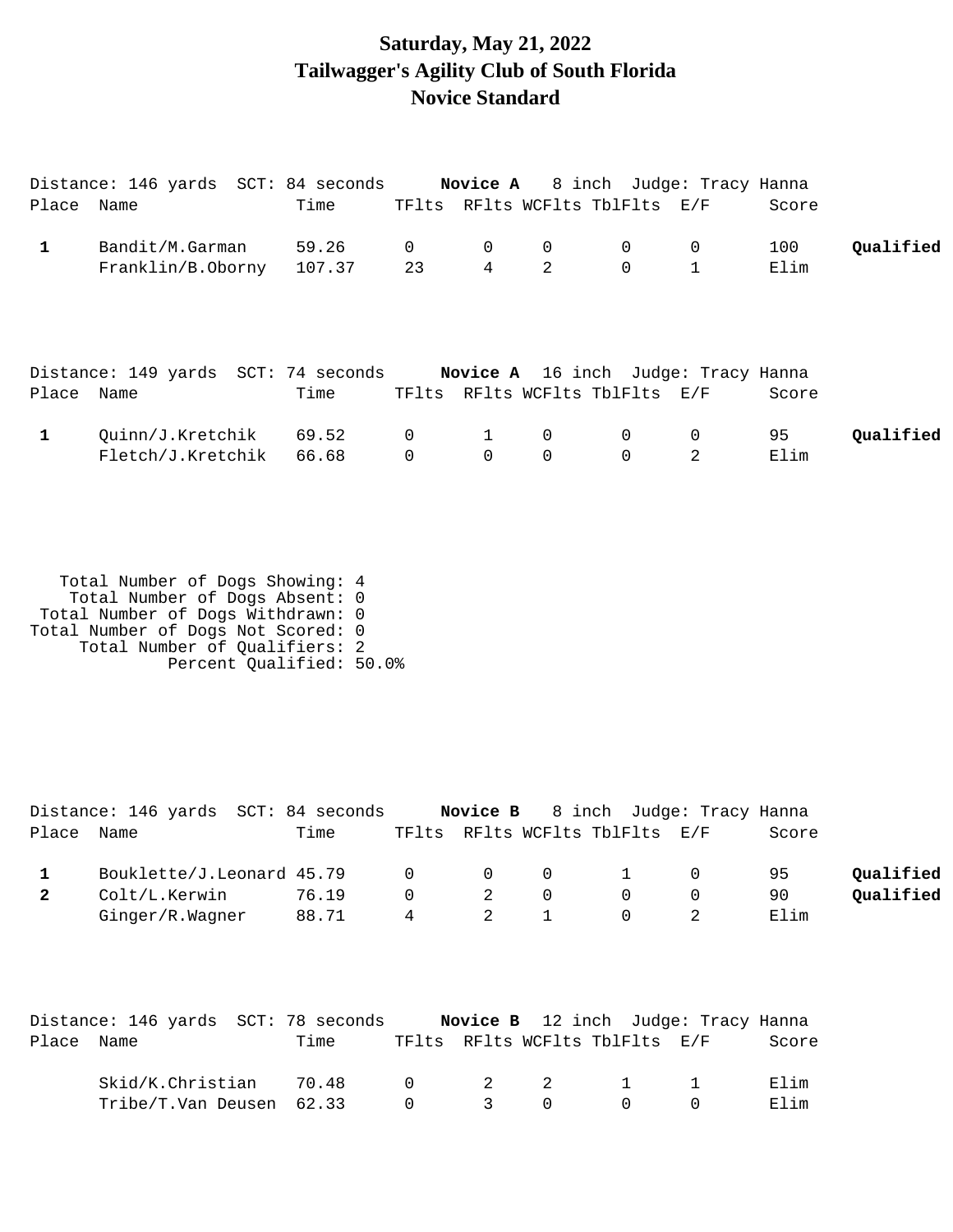|              | Duran/K.Christian                                                       | No Time |                | $\overline{0}$ | $0 \qquad \qquad$                                                     | $1 \qquad \qquad$ | $1 \quad$      | Elim                      |           |
|--------------|-------------------------------------------------------------------------|---------|----------------|----------------|-----------------------------------------------------------------------|-------------------|----------------|---------------------------|-----------|
|              |                                                                         |         |                |                |                                                                       |                   |                |                           |           |
| Place Name   | Distance: 149 yards SCT: 74 seconds                                     | Time    |                |                | Novice B 16 inch Judge: Tracy Hanna<br>TFlts RFlts WCFlts TblFlts E/F |                   |                | Score                     |           |
| $\mathbf{1}$ | Emma/I.Lartitegui                                                       | 50.70   | $\overline{0}$ | $2^{\circ}$    | 0                                                                     | $0 \qquad \qquad$ | 0              | 90                        | Qualified |
|              |                                                                         |         |                |                |                                                                       |                   |                |                           |           |
|              | Distance: 151 yards SCT: 72 seconds Novice B 20 inch Judge: Tracy Hanna |         |                |                |                                                                       |                   |                |                           |           |
| Place Name   |                                                                         | Time    |                |                | TFlts RFlts WCFlts TblFlts E/F                                        |                   |                | Score                     |           |
|              | Prism/D.Johnson-For 36.13                                               |         | $\mathbf 0$    | 1              | 0                                                                     | 0                 | $\mathbf 1$    | Elim                      |           |
|              | Stormy/D.Bates                                                          | No Time |                | 3              | $\mathbf{1}$                                                          | $\Omega$          | $\overline{2}$ | Elim                      |           |
|              | Armani/K.Heurlin                                                        | Absent  |                |                |                                                                       |                   |                |                           |           |
|              |                                                                         |         |                |                |                                                                       |                   |                |                           |           |
|              |                                                                         |         |                |                |                                                                       |                   |                |                           |           |
|              |                                                                         |         |                |                |                                                                       |                   |                |                           |           |
|              | Total Number of Dogs Showing: 9                                         |         |                |                |                                                                       |                   |                |                           |           |
|              | Total Number of Dogs Absent: 1<br>Total Number of Dogs Withdrawn: 0     |         |                |                |                                                                       |                   |                |                           |           |
|              | Total Number of Dogs Not Scored: 0                                      |         |                |                |                                                                       |                   |                |                           |           |
|              | Total Number of Qualifiers: 3<br>Percent Qualified: 33.3%               |         |                |                |                                                                       |                   |                |                           |           |
|              |                                                                         |         |                |                |                                                                       |                   |                |                           |           |
|              |                                                                         |         |                |                |                                                                       |                   |                |                           |           |
|              |                                                                         |         |                |                |                                                                       |                   |                |                           |           |
|              |                                                                         |         |                |                |                                                                       |                   |                |                           |           |
|              | Distance: 146 yards SCT: 83 seconds                                     |         |                | Novice Pref    |                                                                       |                   |                | 8 inch Judge: Tracy Hanna |           |
| Place Name   |                                                                         | Time    |                |                | TFlts RFlts WCFlts TblFlts E/F                                        |                   |                | Score                     |           |

| Riva/M.Padgett 47.01 0 0 1 0 1    |  |  |  | Elim |
|-----------------------------------|--|--|--|------|
| Mofongo/R.Beene $61.60$ 0 0 1 1 1 |  |  |  | Elim |

|            | Distance: 149 yards SCT: 79 seconds |       |  |                                         | <b>Novice Pref</b> 12 inch Judge: Tracy Hanna |
|------------|-------------------------------------|-------|--|-----------------------------------------|-----------------------------------------------|
| Place Name |                                     | Time  |  | TFlts RFlts WCFlts TblFlts E/F          | Score                                         |
|            | Maeve/M.Powrie                      | 69.73 |  | $0 \qquad 4 \qquad 3 \qquad 0 \qquad 1$ | Elim                                          |

| Distance: 151 yards SCT: 77 seconds |      | Novice Pref 16 inch Judge: Tracy Hanna |  |       |
|-------------------------------------|------|----------------------------------------|--|-------|
| Place Name                          | Time | TFlts RFlts WCFlts TblFlts E/F         |  | Score |

| Time<br>Aero/J.Lowe<br>ΝC<br>$\sim$<br>__ |  |  |  |  | - --<br><br>EIIM |
|-------------------------------------------|--|--|--|--|------------------|
|-------------------------------------------|--|--|--|--|------------------|

-16-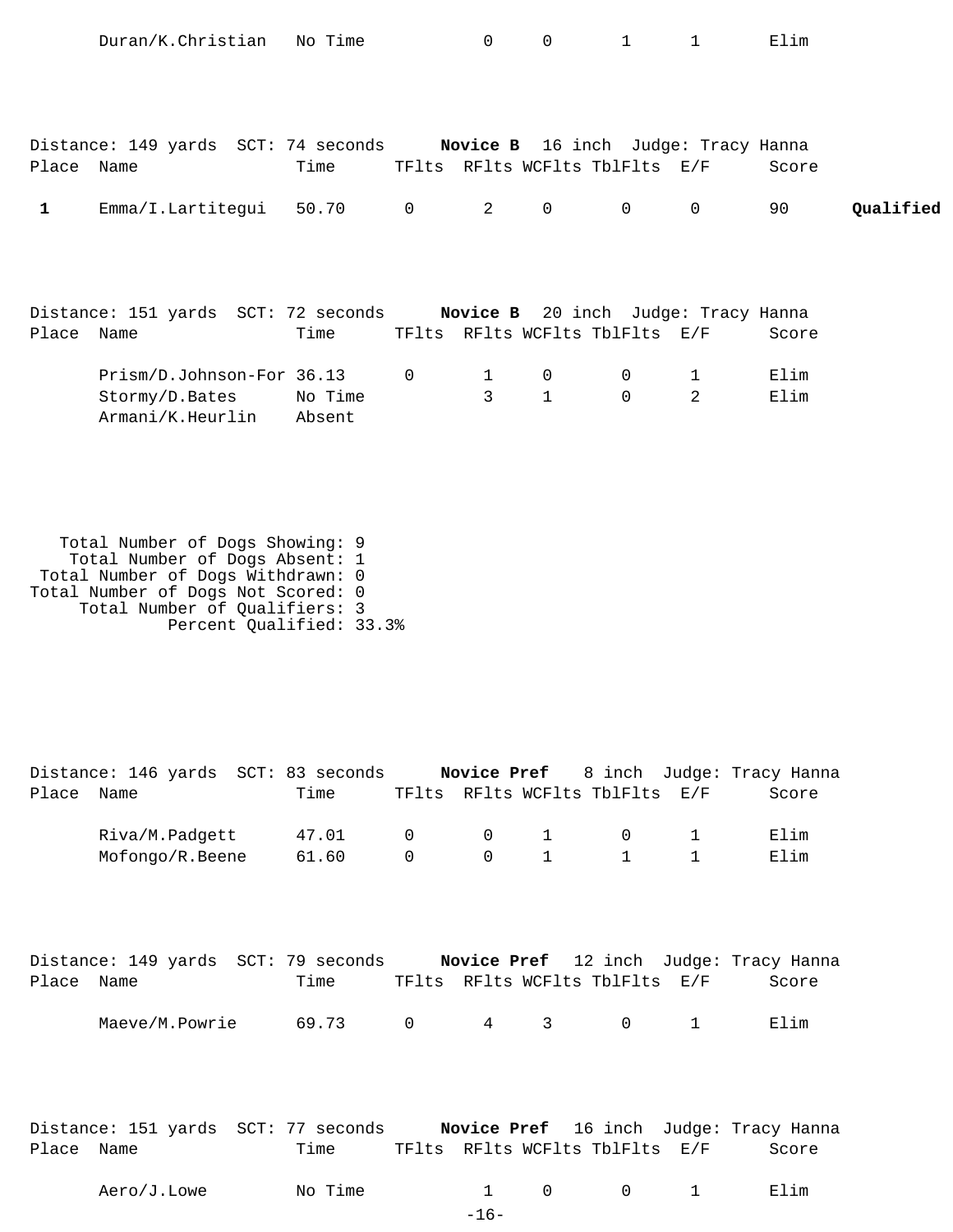Total Number of Dogs Showing: 4 Total Number of Dogs Absent: 0 Total Number of Dogs Withdrawn: 0 Total Number of Dogs Not Scored: 0 Total Number of Qualifiers: 0 Percent Qualified: 0.0%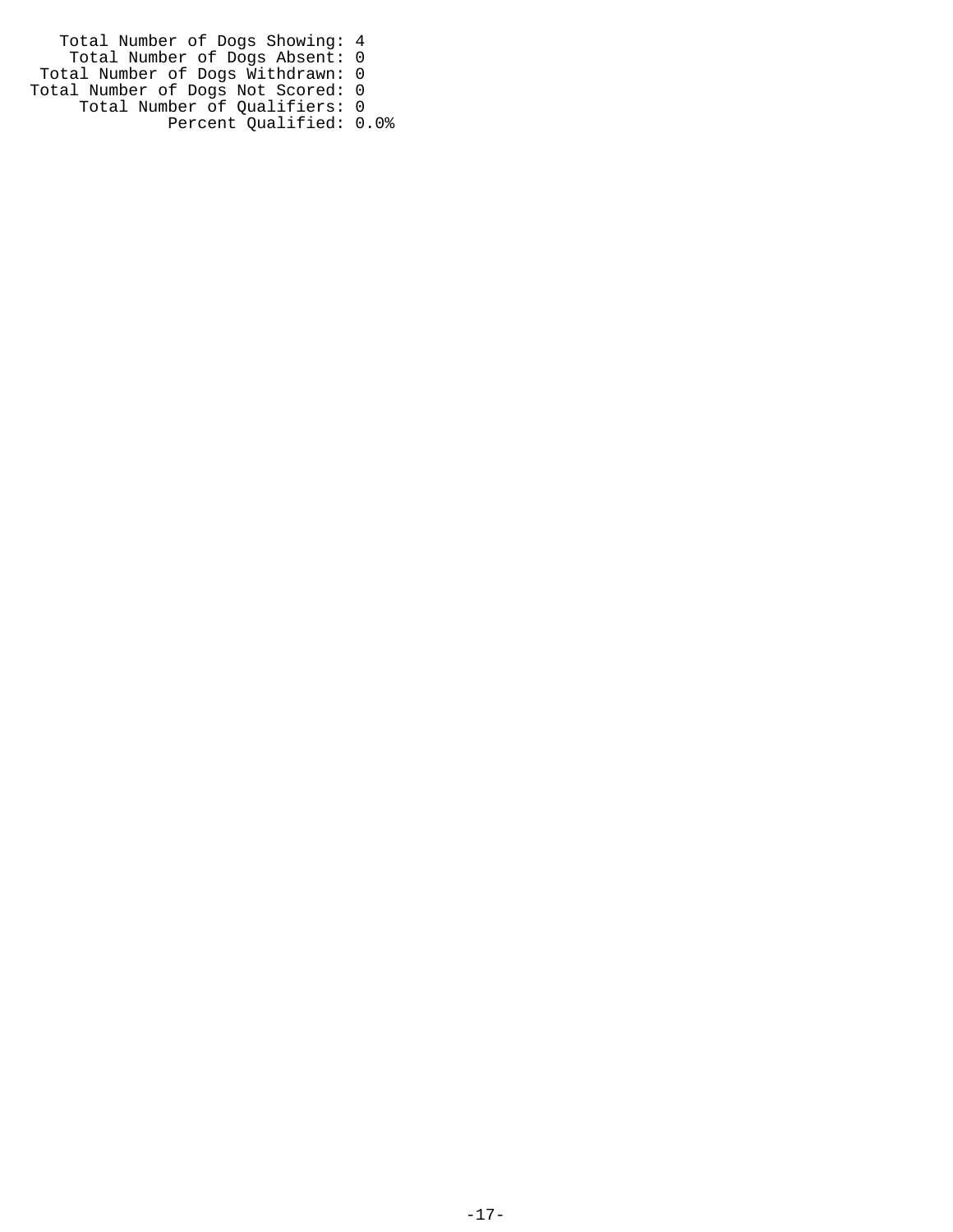## **Saturday, May 21, 2022 Tailwagger's Agility Club of South Florida Open Standard**

|              | Distance: 160 yards  SCT: 69 seconds <b>Open</b> 16 inch  Judge: Tracy Hanna |       |                |                |              |                                             |                |       |           |
|--------------|------------------------------------------------------------------------------|-------|----------------|----------------|--------------|---------------------------------------------|----------------|-------|-----------|
| Place Name   |                                                                              | Time  |                |                |              | TFlts RFlts WCFlts TblFlts E/F              |                | Score |           |
|              | Shadow/F.Canada 70.48 2                                                      |       |                |                | -2           | $\overline{0}$                              | $\overline{0}$ | Elim  |           |
|              | The Palinka/J.Villa 33.19                                                    |       |                |                |              | $\begin{matrix} 0 & 0 & 0 & 0 \end{matrix}$ |                | Elim  |           |
|              |                                                                              |       |                |                |              |                                             |                |       |           |
|              |                                                                              |       |                |                |              |                                             |                |       |           |
|              |                                                                              |       |                |                |              |                                             |                |       |           |
|              | Distance: 163 yards  SCT: 69 seconds <b>Open</b> 24 inch  Judge: Tracy Hanna |       |                |                |              |                                             |                |       |           |
| Place Name   |                                                                              | Time  |                |                |              | TFlts RFlts WCFlts TblFlts E/F              |                | Score |           |
| $\mathbf{1}$ | Loki/K.Marsh                                                                 | 57.62 | $\overline{0}$ | $\overline{0}$ | $\mathbf{1}$ | $\overline{0}$                              | $\overline{0}$ | 95    | Oualified |
|              | Trudy/P.Liu                                                                  | 54.35 | $\mathbf 0$    | 0              | 3            | $\mathsf{O}$                                | 0              | Elim  |           |

 Total Number of Dogs Showing: 4 Total Number of Dogs Absent: 0 Total Number of Dogs Withdrawn: 0 Total Number of Dogs Not Scored: 0 Total Number of Qualifiers: 1 Percent Qualified: 25.0%

|            | Distance: 163 yards SCT: 72 seconds |       |                                | <b>Open Pref</b> 16 inch Judge: Tracy Hanna |                                     |       |
|------------|-------------------------------------|-------|--------------------------------|---------------------------------------------|-------------------------------------|-------|
| Place Name |                                     | Time  | TFlts RFlts WCFlts TblFlts E/F |                                             |                                     | Score |
|            | Coastal/M.Magursky 88.76            |       | 32                             | 5 2 0 1                                     |                                     | Elim  |
|            | Summer/D.Bates                      | 60.35 | $\Omega$                       | 2 1                                         | $\begin{matrix} 0 & 0 \end{matrix}$ | Elim  |

 Total Number of Dogs Showing: 2 Total Number of Dogs Absent: 0 Total Number of Dogs Withdrawn: 0 Total Number of Dogs Not Scored: 0 Total Number of Qualifiers: 0 Percent Qualified: 0.0%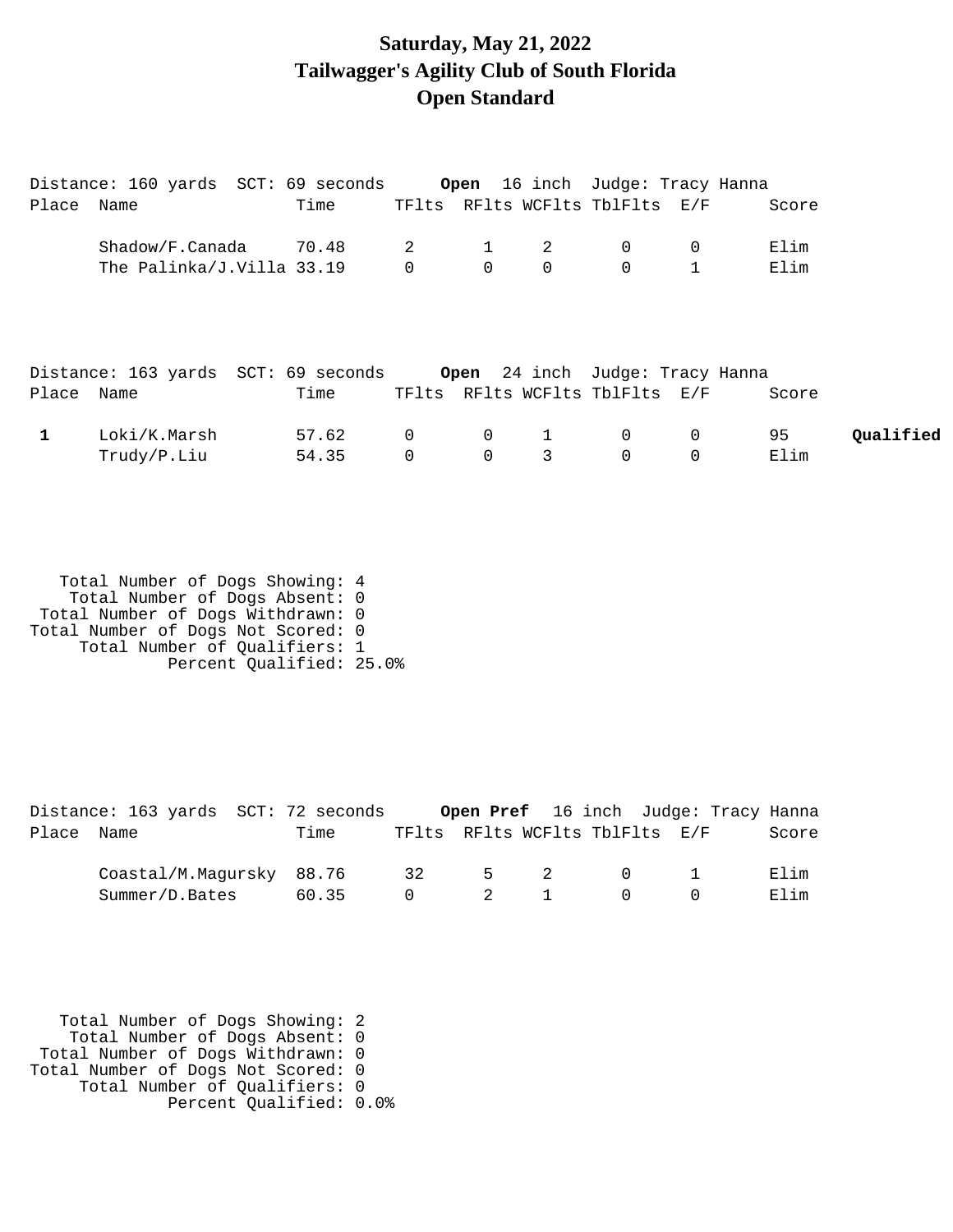### **Saturday, May 21, 2022 Tailwagger's Agility Club of South Florida Master/Excellent Standard**

|              | Distance: 178 yards SCT: 71 seconds Excellent 12 inch Judge: Tracy Hanna |                  |                |                            |               |                                |                            |              |           |
|--------------|--------------------------------------------------------------------------|------------------|----------------|----------------------------|---------------|--------------------------------|----------------------------|--------------|-----------|
| Place Name   |                                                                          | Time             |                |                            |               | TFlts RFlts WCFlts TblFlts E/F |                            | Score        |           |
| $\mathbf{1}$ | Rogue/J.Young                                                            | 62.37            | $\mathbf 0$    | $\,0\,$                    | 0             | $\mathsf{O}$                   | 0                          | 100          | Qualified |
|              | Addie/D.Gross                                                            | 63.50            | $\mathbf 0$    | $\mathbf{1}$               | 2             | $\Omega$                       | $\mathbf{1}$               | Elim         |           |
|              |                                                                          |                  |                |                            |               |                                |                            |              |           |
|              | Distance: 185 yards SCT: 70 seconds Excellent 16 inch Judge: Tracy Hanna |                  |                |                            |               |                                |                            |              |           |
| Place Name   |                                                                          | Time             |                |                            |               | TFlts RFlts WCFlts TblFlts E/F |                            | Score        |           |
|              | Moxie/L.McKenzie                                                         | 60.70            | $\mathsf{O}$   | $\mathbf{1}$               | $\mathbf{1}$  | $\mathbf 0$                    | 0                          | Elim         |           |
|              |                                                                          |                  |                |                            |               |                                |                            |              |           |
|              |                                                                          |                  |                |                            |               |                                |                            |              |           |
|              | Distance: 192 yards SCT: 67 seconds Excellent 20 inch Judge: Tracy Hanna |                  |                |                            |               |                                |                            |              |           |
| Place Name   |                                                                          | Time             |                |                            |               | TFlts RFlts WCFlts TblFlts E/F |                            | Score        |           |
|              | Delia/K.Stevens                                                          | 51.74            | 0              | 2                          | $\mathbf{1}$  | 1                              | 1                          | Elim         |           |
|              | Cabernet/M.Lieb                                                          | 48.89            | $\mathbf 0$    | $\mathbf{1}$               | 0             | $\mathbf{1}$                   | $\mathbf 1$                | Elim         |           |
|              | Piper/W.Stopa<br>Kaia/N.Scott                                            | No Time<br>38.45 | 0              | $\mathbf 0$<br>$\mathbf 0$ | 0<br>$\Omega$ | $\mathsf{O}$<br>0              | $\mathbf{1}$<br>1          | Elim<br>Elim |           |
|              |                                                                          |                  |                |                            |               |                                |                            |              |           |
|              | Distance: 192 yards SCT: 71 seconds Excellent                            |                  |                |                            |               |                                | 24 inch Judge: Tracy Hanna |              |           |
| Place Name   |                                                                          | Time             |                |                            |               | TFlts RFlts WCFlts TblFlts E/F |                            | Score        |           |
| $\mathbf{1}$ | Esmeralda/C.Villano 45.56                                                |                  | $\overline{0}$ | $\mathsf{O}$               | $\mathsf{O}$  | $\mathsf{O}$                   | $\mathsf{O}\xspace$        | 100          | Qualified |
|              |                                                                          |                  |                |                            |               |                                |                            |              |           |
|              |                                                                          |                  |                |                            |               |                                |                            |              |           |
|              |                                                                          |                  |                |                            |               |                                |                            |              |           |

 Total Number of Dogs Showing: 8 Total Number of Dogs Absent: 0 Total Number of Dogs Withdrawn: 0 Total Number of Dogs Not Scored: 0 Total Number of Qualifiers: 2 Percent Qualified: 25.0%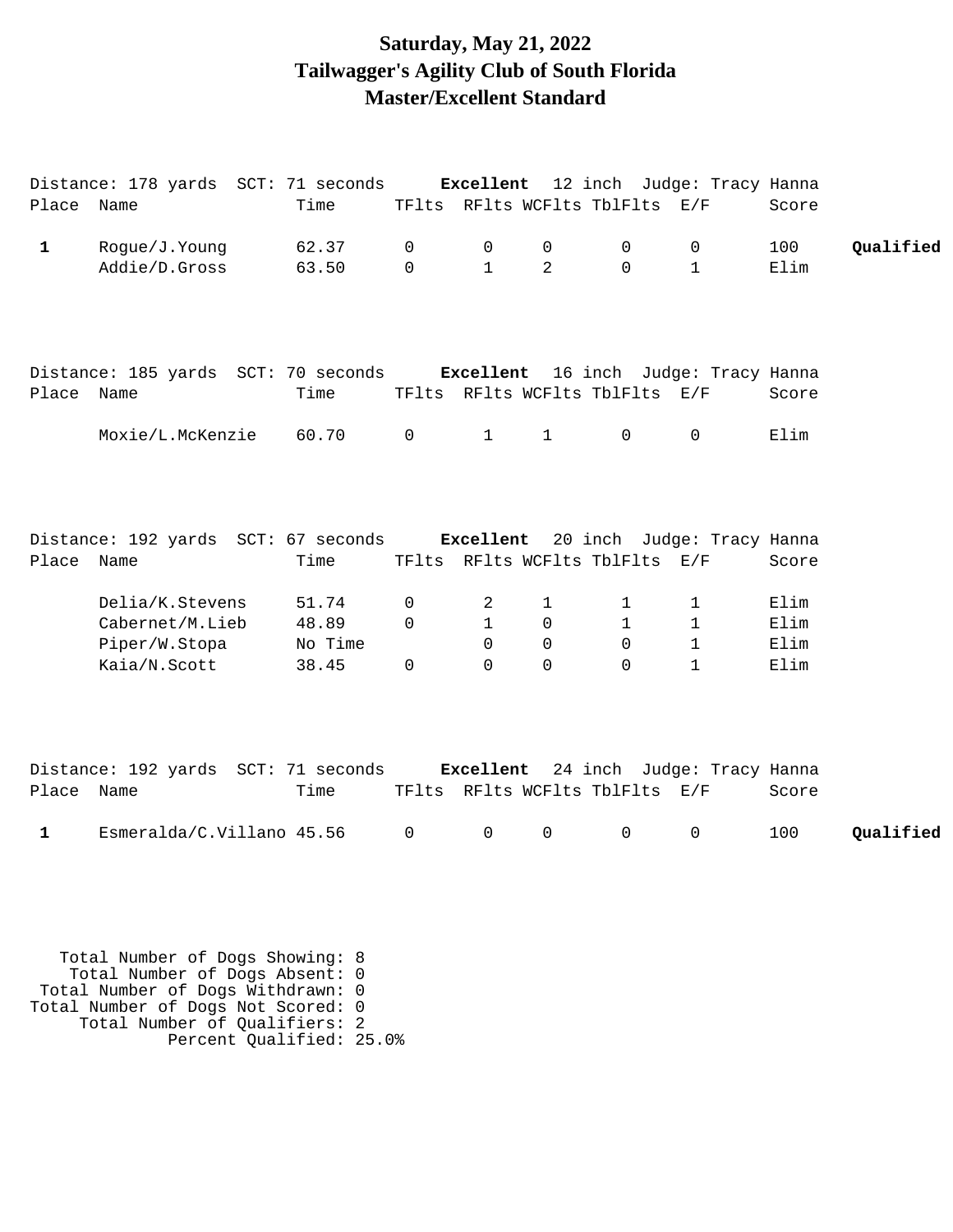|              | Distance: 178 yards       | SCT: 76 seconds |          | Master | 8 inch | Judge: Tracy Hanna   |          |       |           |
|--------------|---------------------------|-----------------|----------|--------|--------|----------------------|----------|-------|-----------|
| Place        | Name                      | Time            | TFlts    |        |        | RFlts WCFlts TblFlts | E/F      | Score |           |
|              | Buff/S.Michaels           | 41.50           | 0        |        | 0      | 0                    | 0        | 100   | Qualified |
| $\mathbf{2}$ | Rhythm/K.Loman Chio 47.53 |                 | 0        |        | 0      | 0                    | 0        | 100   | Qualified |
| 3            | Kenna/K.Short             | 60.66           | $\Omega$ |        | 0      | $\Omega$             | $\Omega$ | 100   | Qualified |
|              | Tesla/R.Wagner            | 66.67           | $\Omega$ | 1      |        | $\Omega$             | 0        | Elim  |           |
|              | Desmond/B.Kennedy         | 53.70           |          |        |        | 0                    | 0        | Elim  |           |
|              | Bella/J.Leonard           | 70.99           | 0        | 2      |        | 0                    | 2        | Elim  |           |
|              | Ziggy/L.Huber             | 57.53           | $\Omega$ |        |        | $\Omega$             | 0        | Elim  |           |
|              | Merlin/C.Disque           | 46.66           | $\Omega$ |        | 0      | 0                    |          | Elim  |           |
|              | Poppy/E.Baxter            | Absent          |          |        |        |                      |          |       |           |

|       | Distance: 178 yards SCT: 71 seconds |         |       | Master   | 12 inch     | Judge: Tracy Hanna   |          |       |           |
|-------|-------------------------------------|---------|-------|----------|-------------|----------------------|----------|-------|-----------|
| Place | Name                                | Time    | TFlts |          |             | RFlts WCFlts TblFlts | E/F      | Score |           |
| 1     | Joey/F.Canada                       | 48.90   | 0     | 0        | $\mathbf 0$ | 0                    | 0        | 100   | Qualified |
|       | Ruby/C.Domato                       | 63.03   | 0     |          | $\mathbf 0$ | $\Omega$             | $\Omega$ | Elim  |           |
|       | Johnny/R.Taylor                     | 55.00   | 0     |          | 2           | $\Omega$             | 0        | Elim  |           |
|       | Logan/R.Nagel                       | 42.27   | 0     | 0        | $\mathbf 0$ | 0                    |          | Elim  |           |
|       | Karma/C.Sreenan                     | 56.19   | 0     |          | $\mathbf 0$ | $\Omega$             | $\Omega$ | Elim  |           |
|       | Biscuit/J.Routh                     | 50.79   | 0     | $\Omega$ |             | $\Omega$             | 0        | Elim  |           |
|       | Lucy/B.Keltner                      | 55.39   | 0     | 0        |             | 0                    | 0        | Elim  |           |
|       | Brio/N.Guerin                       | No Time |       |          |             | 0                    |          | Elim  |           |
|       | Kitty/C.Domato                      | No Time |       | 2        | $\mathbf 1$ | 0                    |          | Elim  |           |
|       | Blaze/S.Michaels                    | Absent  |       |          |             |                      |          |       |           |
|       | LoLo/D.Hartzell                     | Absent  |       |          |             |                      |          |       |           |
|       | Bettie White/C.Doma Absent          |         |       |          |             |                      |          |       |           |
|       | Edge/S.Michaels                     | Absent  |       |          |             |                      |          |       |           |
|       |                                     |         |       |          |             |                      |          |       |           |

|              | Distance: 185 yards SCT: 70 seconds |         |          | Master   | 16 inch  | Judge: Tracy Hanna       |   |       |           |
|--------------|-------------------------------------|---------|----------|----------|----------|--------------------------|---|-------|-----------|
| Place        | Name                                | Time    | TFlts    |          |          | RFlts WCFlts TblFlts E/F |   | Score |           |
|              | Google/S.Smith                      | 41.82   | $\Omega$ | 0        | 0        | 0                        | 0 | 100   | Qualified |
| $\mathbf{2}$ | Twister/C.Knapik                    | 43.27   | $\Omega$ | $\Omega$ | $\Omega$ | $\mathbf 0$              | 0 | 100   | Qualified |
| 3            | Abaco/B.Nettles                     | 47.79   | $\Omega$ | $\Omega$ | $\Omega$ | $\Omega$                 | 0 | 100   | Qualified |
| 4            | Ivan/E.Ewins                        | 58.68   | $\Omega$ | $\Omega$ | $\Omega$ | $\Omega$                 | 0 | 100   | Qualified |
|              | SeaYa/A.Hopkins                     | No Time |          |          |          | $\Omega$                 |   | Elim  |           |
|              | Raana Peekins/K.Sei No Time         |         |          | 0        |          | 0                        |   | Elim  |           |
|              | Kyze/D.Shevitski                    | 47.30   | $\Omega$ | $\Omega$ | $\Omega$ | 0                        |   | Elim  |           |
|              | Teal/C.Wold                         | 49.83   | $\Omega$ |          |          | 0                        |   | Elim  |           |
|              | Sterling/V.MacVicar No Time         |         |          | 0        |          | 0                        |   | Elim  |           |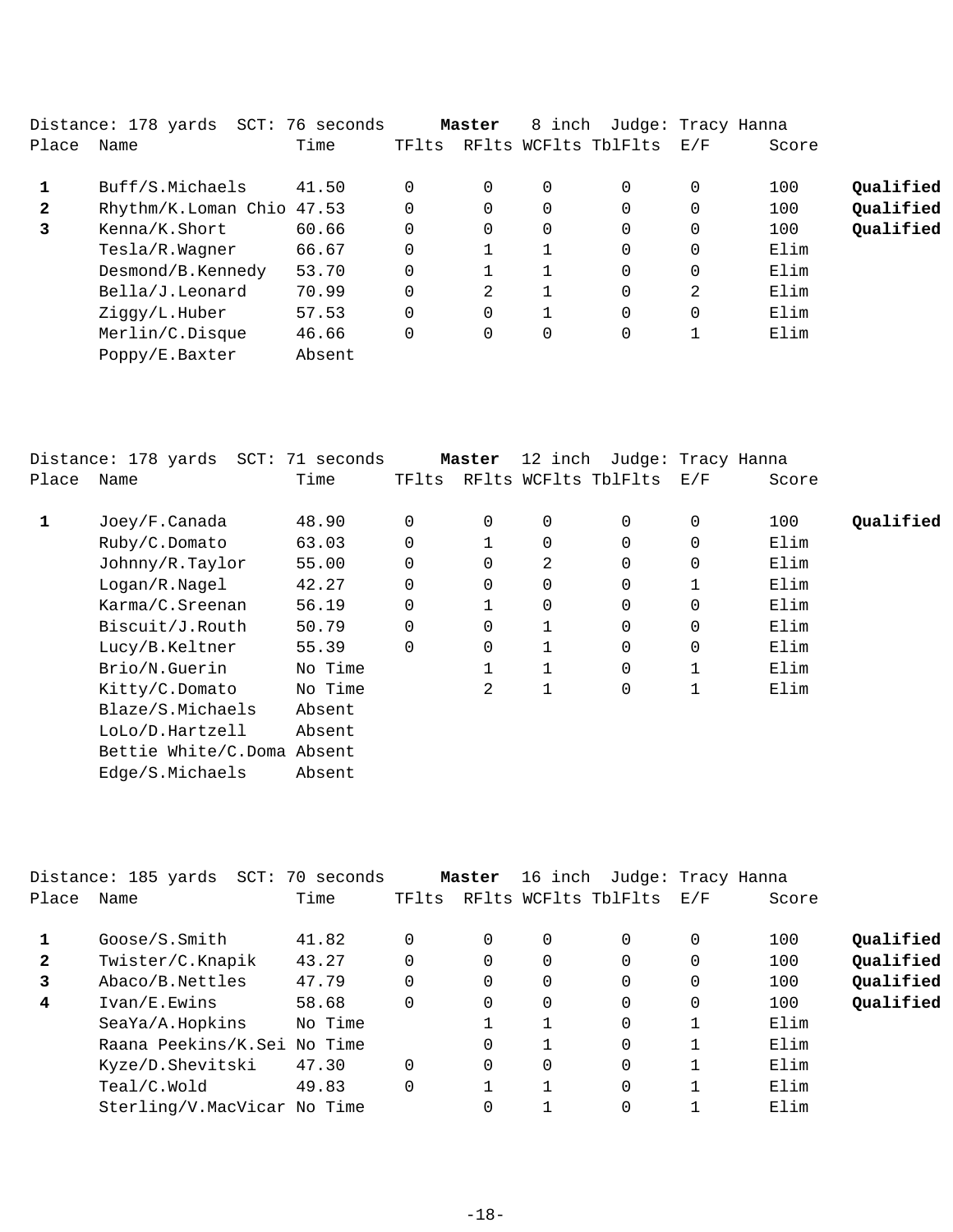| Wicked/S.Michaels No Time |        |  |  | Elim |
|---------------------------|--------|--|--|------|
| Jolie/S.Holder            | Absent |  |  |      |
| Virgil/B.Dumbaugh Absent  |        |  |  |      |

|              | Distance: 192 yards SCT: 67 seconds |         |       | Master   | 20 inch  | Judge: Tracy Hanna   |          |       |           |
|--------------|-------------------------------------|---------|-------|----------|----------|----------------------|----------|-------|-----------|
| Place        | Name                                | Time    | TFlts |          |          | RFlts WCFlts TblFlts | E/F      | Score |           |
| 1            | Naavdanya/K.Seiter                  | 34.40   | 0     | $\Omega$ | 0        | $\Omega$             | $\Omega$ | 100   | Qualified |
| $\mathbf{2}$ | Vinny/C.Villano                     | 35.96   | 0     | $\Omega$ | 0        | $\Omega$             | 0        | 100   | Qualified |
| 3            | Safari/C.Tucci                      | 37.16   | 0     | $\Omega$ | 0        | $\Omega$             | 0        | 100   | Qualified |
| 4            | Peak/L.Hill                         | 40.75   | 0     | $\Omega$ | 0        | $\Omega$             | 0        | 100   | Qualified |
|              | Hobbes/J.Joyce                      | 74.81   | 21    | 2        | 1        | 0                    |          | Elim  |           |
|              | Ziva/W.Yu                           | No Time |       | $\Omega$ | 1        | 0                    |          | Elim  |           |
|              | Burundi/K.Seiter                    | No Time |       | 0        | 3        | $\mathbf 0$          | 1        | Elim  |           |
|              | Thor/S.Goldberg                     | No Time |       | 1        | 2        | 0                    |          | Elim  |           |
|              | Keavy/K.Stevens                     | No Time |       | 2        | 1        | $\mathbf 0$          |          | Elim  |           |
|              | Ben/J.Gensemer                      | 59.59   | 0     | 1        | 1        | $\Omega$             |          | Elim  |           |
|              | Chase/L.McKenzie                    | 51.14   | 0     | $\Omega$ | $\Omega$ | $\Omega$             |          | Elim  |           |
|              | Sam/J.Leonard                       | 50.31   | 0     | 1        | 2        | $\Omega$             | 0        | Elim  |           |
|              | Libbi/L.Landers                     | 41.27   | 0     | $\Omega$ | 0        | 1                    | 0        | Elim  |           |
|              | Rosie/J.Jenkins                     | 41.52   | 0     | 1        | 1        | 0                    | 1        | Elim  |           |
|              | Animal/K.Seiter                     | 38.64   | 0     | 1        | 1        | $\Omega$             | 2        | Elim  |           |
|              | Zeev/B.Holbrook                     | 47.97   | 0     | $\Omega$ | 0        | $\Omega$             | 0        | 100   | Qualified |
|              | Rain/K.McElwee                      | 52.67   | 0     | $\Omega$ | 0        | $\Omega$             | 0        | 100   | Qualified |
|              | Luna/R.Baxter                       | Absent  |       |          |          |                      |          |       |           |
|              | Blu/S.Shaffer                       | 41.21   | 0     | 0        | 0        | $\Omega$             | $\Omega$ | 100   | Qualified |
|              | Twyst/C.Conklin                     | 48.86   | 0     | $\Omega$ | $\Omega$ | 0                    | 0        | 100   | Qualified |
|              | Blue/I.Lartitequi                   | 55.43   | 0     | 0        | 0        | 0                    | 0        | 100   | Qualified |

| Name | Time                                                  |                                     |          |          |   | Score                                                               |
|------|-------------------------------------------------------|-------------------------------------|----------|----------|---|---------------------------------------------------------------------|
|      |                                                       |                                     |          |          |   |                                                                     |
|      | No Time                                               |                                     |          | $\Omega$ |   | Elim                                                                |
|      | No Time                                               | $2^{\circ}$                         | $\Omega$ | $\cap$   |   | Elim                                                                |
|      | Absent                                                |                                     |          |          |   |                                                                     |
|      | Nolan/B.Kennedy<br>Pulse/C.Segedin<br>Dre/S.Podplesky | Distance: 192 yards SCT: 71 seconds |          | $\cap$   | 1 | Master 24 inch Judge: Tracy Hanna<br>TFlts RFlts WCFlts TblFlts E/F |

|            |              | Distance: 192 yards SCT: 67 seconds | <b>Master</b> 24 inch Choice Judge: Tracy Hanna |       |
|------------|--------------|-------------------------------------|-------------------------------------------------|-------|
| Place Name |              | Time                                | TFlts RFlts WCFlts TblFlts E/F                  | Score |
|            | Onyx/T.Roehr |                                     | 41.11 0 1 1 1 2                                 | Elim  |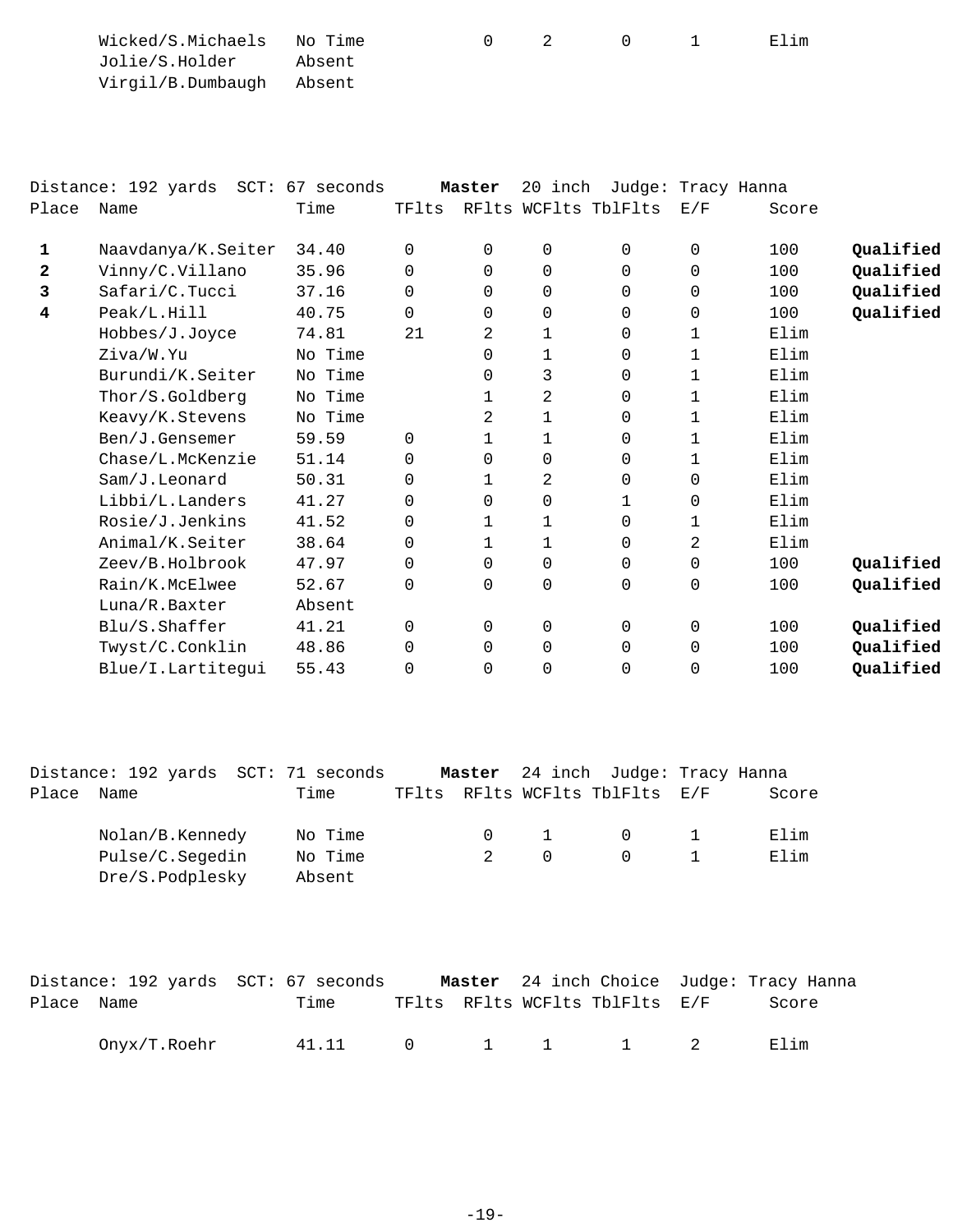Total Number of Dogs Showing: 50 Total Number of Dogs Absent: 9 Total Number of Dogs Withdrawn: 0 Total Number of Dogs Not Scored: 0 Total Number of Qualifiers: 17 Percent Qualified: 34.0%

|            | Distance: 192 yards SCT: 72 seconds |         |  |                                | <b>Excellent Pref</b> 16 inch Judge: Tracy Hanna |
|------------|-------------------------------------|---------|--|--------------------------------|--------------------------------------------------|
| Place Name |                                     | Time    |  | TFlts RFlts WCFlts TblFlts E/F | Score                                            |
|            | Legacy/E.Dott                       | No Time |  | 1 1 0 1                        | Elim                                             |

 Total Number of Dogs Showing: 1 Total Number of Dogs Absent: 0 Total Number of Dogs Withdrawn: 0 Total Number of Dogs Not Scored: 0 Total Number of Qualifiers: 0 Percent Qualified: 0.0%

|              | Distance: 178 yards<br>SCT: | 81 seconds |       | Master Pref |             | 4 inch               |     | Judge: Tracy Hanna |           |
|--------------|-----------------------------|------------|-------|-------------|-------------|----------------------|-----|--------------------|-----------|
| Place        | Name                        | Time       | TFlts |             |             | RFlts WCFlts TblFlts | E/F | Score              |           |
|              | Tobi/L.Huber                | 55.29      |       | 0           | $\Omega$    | 0                    |     | 100                | Qualified |
| $\mathbf{2}$ | Willow/C.Ponzo              | 65.20      |       | 0           | 0           | 0                    |     | 100                | Qualified |
|              | Bingo/R.Austin              | 69.01      | 0     | 0           | $\mathbf 0$ | $\Omega$             |     | 100                | Qualified |
| 4            | Willow/K.Loman Chio         | 72.87      | 0     | 0           | 0           | $\Omega$             |     | 100                | Qualified |
|              | Willow/C.Disque             | 69.74      | 0     | 0           |             | 0                    |     | Elim               |           |
|              | Junjie/J.Bell               | Absent     |       |             |             |                      |     |                    |           |
|              |                             |            |       |             |             |                      |     |                    |           |

|       | Distance: 178 yards  SCT: 76 seconds |       |                |                |     |                                |   | <b>Master Pref</b> 8 inch Judge: Tracy Hanna |           |
|-------|--------------------------------------|-------|----------------|----------------|-----|--------------------------------|---|----------------------------------------------|-----------|
| Place | Name                                 | Time  |                |                |     | TFlts RFlts WCFlts TblFlts E/F |   | Score                                        |           |
|       | Cooper/T.Roehr                       | 44.01 | $\overline{0}$ | $\overline{0}$ | - 0 | $\overline{0}$                 | 0 | 100                                          | Oualified |
|       | Hope/V.Saxer-Gibson 65.94            |       | $\Omega$       |                |     |                                |   | Elim                                         |           |
|       | Ditty/D.McFarlane                    | 62.45 | $\Omega$       |                |     |                                |   | Elim                                         |           |
|       | Princess/B.Bell                      | 84.36 | 24             |                |     |                                |   | Elim                                         |           |